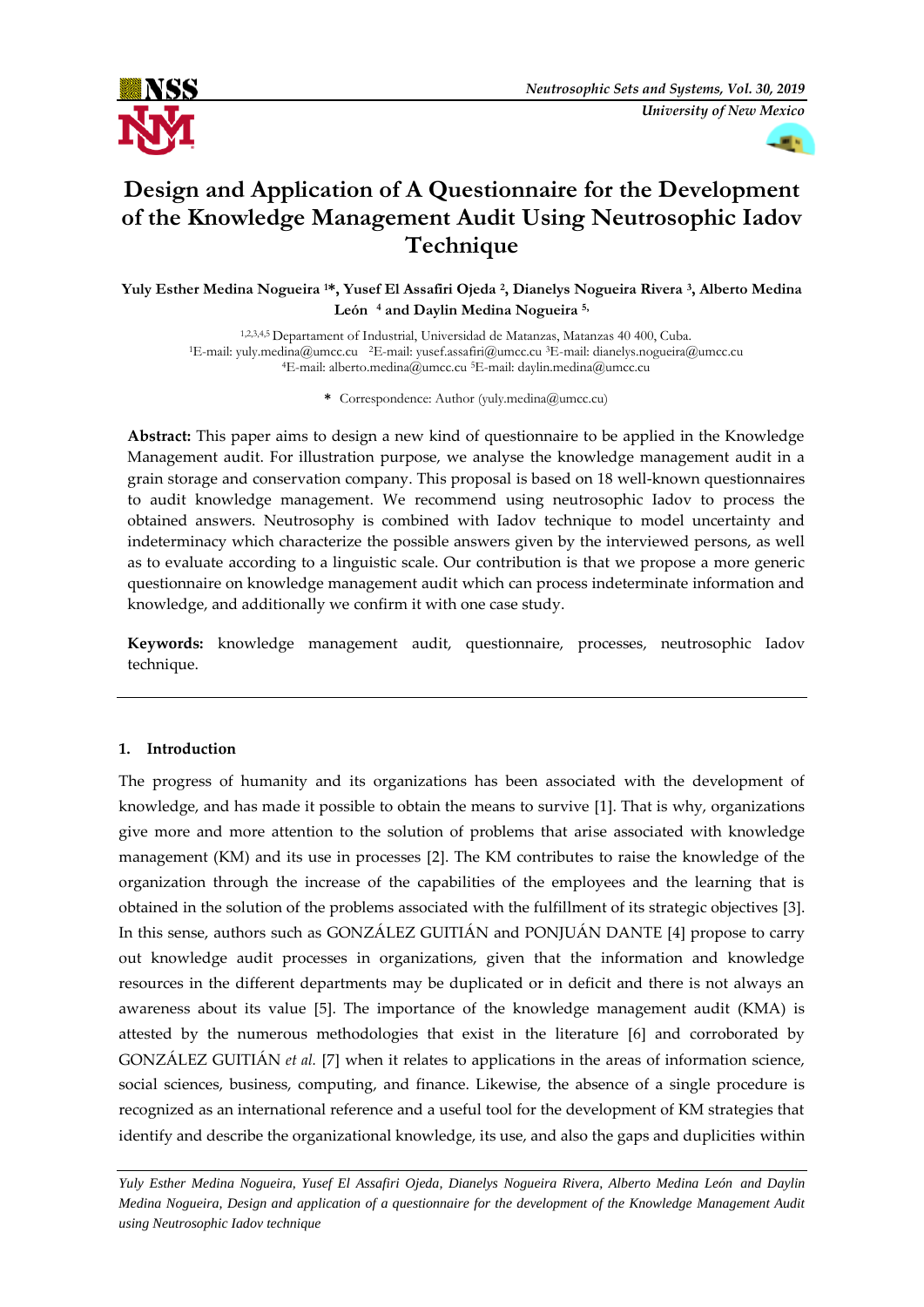the organization. Among the most common methods used to capture data in the KM is the questionnaire. This technique, which obeys different needs and the research problem that originates it, has been used in a large part of the studies on KMA, and this is confirmed by the results obtained i[n MEDINA NOGUEIRA, YULY ESTHER](#page-16-7) *et al.* [8], where its use is seen in 43% of the proposals, both in the diagnosis [\[9\]](#page-16-8) and in the different stages that make up the methodologies analysed [\[10;](#page-16-9) [11\]](#page-16-10). Likewise, it can be affirmed that the questionnaires constitute the main tool for the data collection [\[12\]](#page-17-0) as a key factor for the development of the KMA [\[13\]](#page-17-1).

Additionally, from the study of 18 questionnaires for the KMA, [MEDINA NOGUEIRA, YULY](#page-17-2)  ESTHER *et al.* [14] identifies little flexibility in the designs analysed, since they are focused on specific purposes in the organization. On the other hand, it denotes some limitations in how the processes are evaluated of the KM (acquire, organize, distribute, use and measure), and that are an indispensable basis for the creation of the knowledge value chain. In this sense, the present research aims to propose and apply a questionnaire for the development of the KMA, based on previous research, which guarantees its use in any organization, and that allows to evaluate the development of the KM processes from of the significant variables for the development of the KMA.

#### **2. Development of the questionnaire**

The organization selected as a case study is a national company whose mission is the storage, refrigeration and conservation of grains for animal and human consumption.

#### **Step 1. Sample design**

The sample selected was made up of 19 management workers who represent 100% of the members of the board of directors and the leaders of the processes. They are classified into nine (9) Directors: Chief Executive Officer (CEO), Deputy Manager (DM), Chief Technical Officer (CTO), Chief Industrial Officer (CIO), Chief Operating Officer (COO), Control and Analysis Manager (CAM), Chief Financial Officer (CFO), Chief Human Resources Officer (CHRO), Chief of Logistics and Transportation Business Unit (CLT); eleven (11) Process Leaders and two (2) employees who participate in the board of directors and are considered experts within the company. The sampling method to be applied is non-probabilistic. It is based on the researcher's judgment for the selection of an element of the population to be part of the sample. Subsequently, the error of the sample committed is calculated and it is verified that it is in the corresponding limits.

#### **Step 2. Design of the questionnaire**

From the previous studies carried out on 47 definitions of KMA and 28 methodologies, the questionnaire developed by [LONDOÑO GALEANO and GARCÍA OSPINA \[15\]](#page-17-3) based on the following elements is selected as a basis for its subsequent modification: it is relatively short; the questions are closed type, formulated in a clear, simple and understandable way; the terms used on KM are simple and concise, which facilitates their interpretation and, finally, evaluates the processes of the KM from the components established by Probst (1998). The questionnaire has totally closed questions and 47 items: eight items (8) associated to the process of use, eight (8) to culture, eight (8) to identification, eight (8) to retention, seven (7) to transfer and eight (8) to sources. The questions are formulated on a 4-level Likert scale, with the following assessment: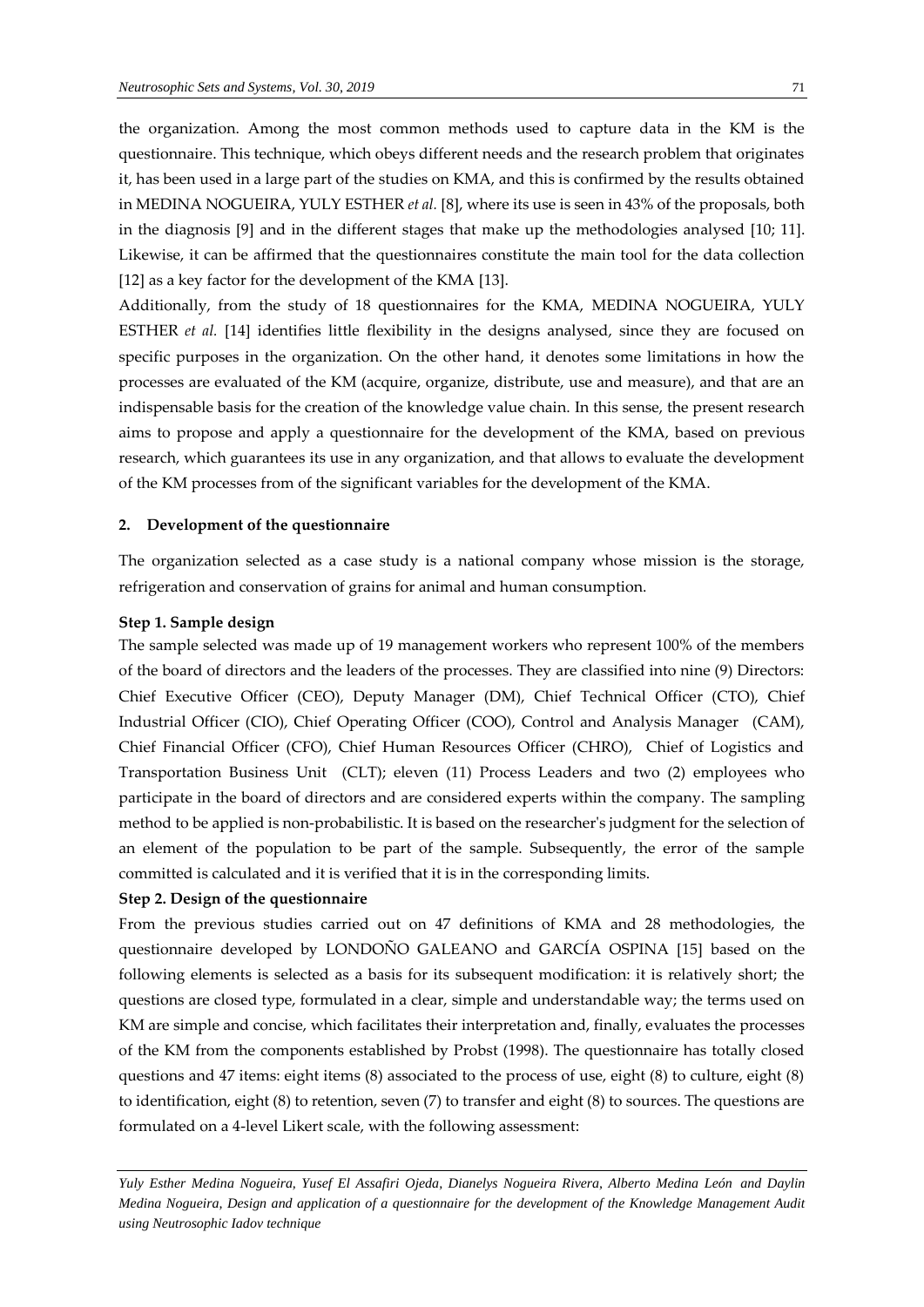## $1 =$  Never,  $2 =$  Sometimes,  $3 =$  Often,  $4 =$  Always

The modifications that were made were aimed at: simplifying the number of elements of the questionnaire and the magnitude of some questions; achieve its applicability in any organization; evaluate the processes of the KM defined by [MEDINA NOGUEIRA, DAYLIN](#page-17-4) *et al.* [16], as well as the significant variables for the development of the KMA.

The preliminary instrument was submitted to the evaluation of eight researchers on the subject of the KM and according to their suggestions, some questions were eliminated and others added or modified. Likewise, aspects related to the ability to diagnose KM processes based on the criteria of [MEDINA NOGUEIRA, DAYLIN](#page-17-4) *et al.* [16] were specified, hence, the proposed version consists of 38 items: seven items (7) associated to the process of acquiring, eight (8) to organizing, eight (8) to distributing, five (5) to use, nine (9) to measuring and one question that integrates all the processes. According to the type of response, the questionnaire can be classified as mixed; according to the moment of coding: pre-coded and, according to the form of administration: self-administered. Next, in Table 1, the version of the questionnaire used is shown. Next, we proceed to check the presence of the variables evaluated in the questionnaire and check its relevance.

|                                                                                    | <b>Table 1.</b> Questionnaire used for the Knowledge Management Audit.                              | Never |        |                          |                |               |  |
|------------------------------------------------------------------------------------|-----------------------------------------------------------------------------------------------------|-------|--------|--------------------------|----------------|---------------|--|
| Questions                                                                          |                                                                                                     |       | Hardly | $\label{eq:1} Sometimes$ | <b>Usually</b> | <b>Always</b> |  |
|                                                                                    |                                                                                                     |       | ever   |                          |                |               |  |
| 1. Do you consider                                                                 | acquisition<br>of<br>The<br>new                                                                     |       |        |                          |                |               |  |
| that the company has                                                               | knowledge                                                                                           |       |        |                          |                |               |  |
| sufficient<br>human,                                                               | The organization of new                                                                             |       |        |                          |                |               |  |
| material,                                                                          | knowledge                                                                                           |       |        |                          |                |               |  |
| technological<br>and                                                               | Knowledge distribution                                                                              |       |        |                          |                |               |  |
| infrastructure                                                                     | Knowledge use                                                                                       |       |        |                          |                |               |  |
| for<br>resources                                                                   | Knowledge measurement                                                                               |       |        |                          |                |               |  |
| activities related to:                                                             |                                                                                                     |       |        |                          |                |               |  |
| 2. The company, for                                                                | The interaction with<br>the                                                                         |       |        |                          |                |               |  |
| the improvement of                                                                 | environment<br>(customers,                                                                          |       |        |                          |                |               |  |
| its processes, is an                                                               | suppliers, regulations<br>and                                                                       |       |        |                          |                |               |  |
| organization<br>that                                                               | regulations)                                                                                        |       |        |                          |                |               |  |
| learns from:                                                                       | Other organizations                                                                                 |       |        |                          |                |               |  |
|                                                                                    | Their own procedure and                                                                             |       |        |                          |                |               |  |
|                                                                                    | experience                                                                                          |       |        |                          |                |               |  |
|                                                                                    | 3. Mark the ways in which you acquire the necessary knowledge for the performance of your job:      |       |        |                          |                |               |  |
|                                                                                    | _Postgraduate courses __Search engines on the Internet _ Specialized web publications __Exchange of |       |        |                          |                |               |  |
| experiences (live) _Exchange of information (e-mail) _Work meetings _ Use of phone |                                                                                                     |       |        |                          |                |               |  |
| _Participation in scientific events _ Other. Which?                                |                                                                                                     |       |        |                          |                |               |  |
|                                                                                    | 4. Does the company verify the effectiveness of the                                                 |       |        |                          |                |               |  |
| training received by its workers?                                                  |                                                                                                     |       |        |                          |                |               |  |
|                                                                                    | 5. Did the training received at the company allow me                                                |       |        |                          |                |               |  |

**Table 1.** Questionnaire used for the Knowledge Management Audit.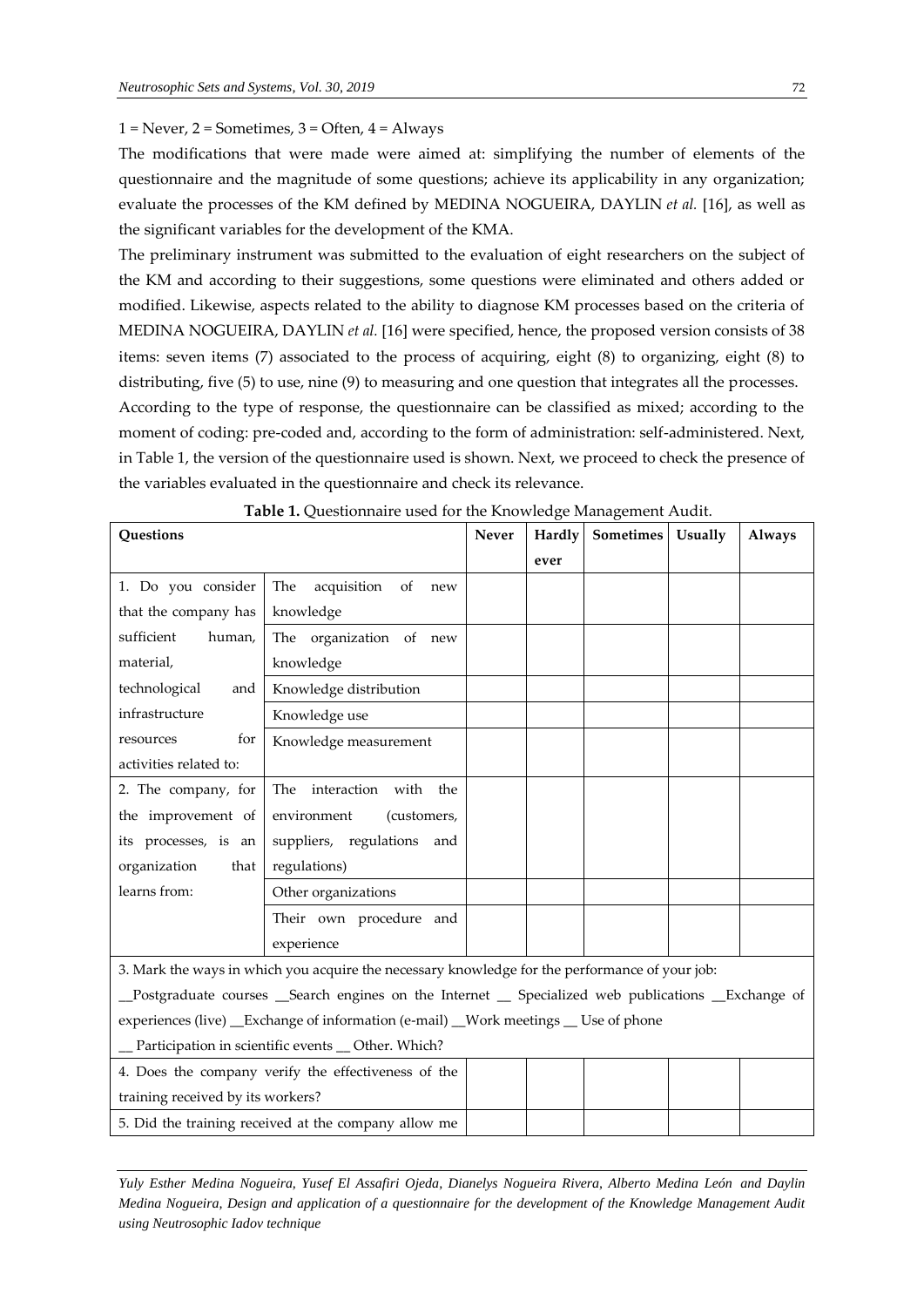| to improve my job performance?                                                         |                                                                                                                |  |  |  |  |  |  |  |
|----------------------------------------------------------------------------------------|----------------------------------------------------------------------------------------------------------------|--|--|--|--|--|--|--|
|                                                                                        | 6. Does the company have established mechanisms to                                                             |  |  |  |  |  |  |  |
| detect the training needs of workers?                                                  |                                                                                                                |  |  |  |  |  |  |  |
|                                                                                        | 7. Does the company have the knowledge that is                                                                 |  |  |  |  |  |  |  |
| required to adequately perform my job?                                                 |                                                                                                                |  |  |  |  |  |  |  |
|                                                                                        | 8. Does the company have identified the difference                                                             |  |  |  |  |  |  |  |
|                                                                                        | between the knowledge I have and the knowledge I                                                               |  |  |  |  |  |  |  |
|                                                                                        | should have in order to perform my work optimally?                                                             |  |  |  |  |  |  |  |
|                                                                                        | 9. Mark the routes through which you have identified the knowledge required to adequately perform my job:      |  |  |  |  |  |  |  |
|                                                                                        | _ Regulations and manuals _ Tutorial videos _ Knowledge maps _ Web portal _ Data base                          |  |  |  |  |  |  |  |
| _None _Other what?                                                                     |                                                                                                                |  |  |  |  |  |  |  |
|                                                                                        | 10. Does the company evaluate the future knowledge                                                             |  |  |  |  |  |  |  |
| needs of workers?                                                                      |                                                                                                                |  |  |  |  |  |  |  |
|                                                                                        | 11. Does the company develop plans to meet the future                                                          |  |  |  |  |  |  |  |
| knowledge needs of workers?                                                            |                                                                                                                |  |  |  |  |  |  |  |
|                                                                                        | 12. All that I know how to do is transferred to other                                                          |  |  |  |  |  |  |  |
| workers within the company?                                                            |                                                                                                                |  |  |  |  |  |  |  |
| 13. The company uses                                                                   | Design Training programs for                                                                                   |  |  |  |  |  |  |  |
| knowledge<br>of<br>the                                                                 | other workers                                                                                                  |  |  |  |  |  |  |  |
| workers to:                                                                            | The development of new                                                                                         |  |  |  |  |  |  |  |
|                                                                                        | projects                                                                                                       |  |  |  |  |  |  |  |
|                                                                                        | The improvement in the                                                                                         |  |  |  |  |  |  |  |
|                                                                                        | processes                                                                                                      |  |  |  |  |  |  |  |
|                                                                                        | 14. Is the information of my process accessible to all                                                         |  |  |  |  |  |  |  |
| interested parties?                                                                    |                                                                                                                |  |  |  |  |  |  |  |
|                                                                                        | 15. Is the knowledge generated in the different                                                                |  |  |  |  |  |  |  |
|                                                                                        | processes of the company made available to the entire                                                          |  |  |  |  |  |  |  |
| company?                                                                               |                                                                                                                |  |  |  |  |  |  |  |
|                                                                                        | 16. Mark the ways in which the knowledge generated in the different processes of the company is made           |  |  |  |  |  |  |  |
| available to the entire company:                                                       |                                                                                                                |  |  |  |  |  |  |  |
|                                                                                        | _Scientific sessions in the center __ Specialized web publications __Exchange of experiences (live) __Exchange |  |  |  |  |  |  |  |
| of information (e-mail) _ Work meetings _ Thesis applied in the company                |                                                                                                                |  |  |  |  |  |  |  |
| Use of the landline phone _In scientific events developed by the center _Other. Which? |                                                                                                                |  |  |  |  |  |  |  |
| 17. Does my process learn from other processes within                                  |                                                                                                                |  |  |  |  |  |  |  |
| the organization?                                                                      |                                                                                                                |  |  |  |  |  |  |  |
|                                                                                        | 18. Is the existing knowledge in the company                                                                   |  |  |  |  |  |  |  |
| inventoried?                                                                           |                                                                                                                |  |  |  |  |  |  |  |
|                                                                                        | 19. Are the experts in the various subjects clearly                                                            |  |  |  |  |  |  |  |
|                                                                                        | identified in the company to consult them when                                                                 |  |  |  |  |  |  |  |
| necessary?                                                                             |                                                                                                                |  |  |  |  |  |  |  |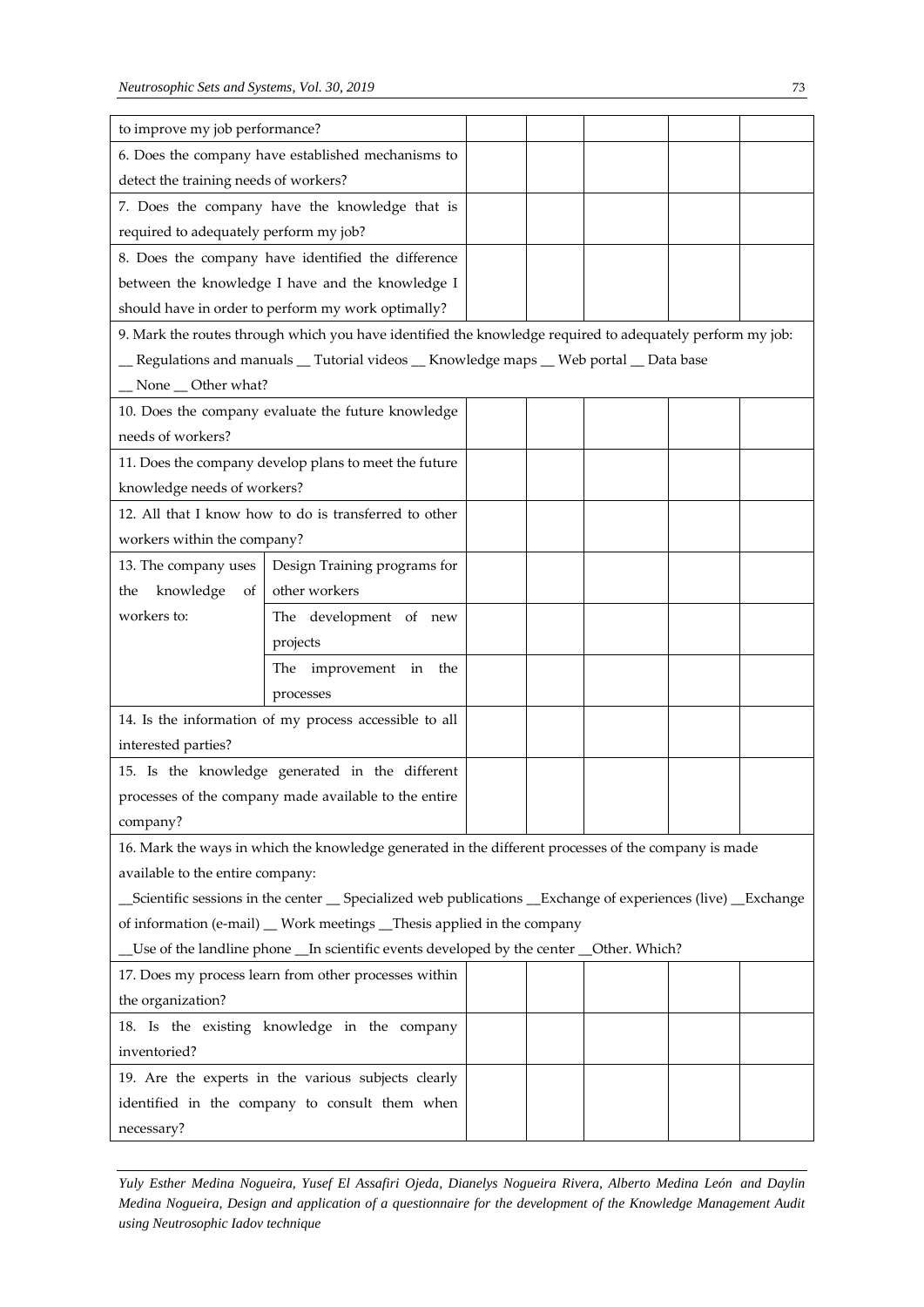| 20. If I have questions to perform the activities in my process I ask to: (Name / Responsibility) |                                                        |  |  |  |  |  |  |
|---------------------------------------------------------------------------------------------------|--------------------------------------------------------|--|--|--|--|--|--|
|                                                                                                   |                                                        |  |  |  |  |  |  |
|                                                                                                   | 21. Does the company have identified external persons  |  |  |  |  |  |  |
|                                                                                                   | or entities that can contribute to the development of  |  |  |  |  |  |  |
| knowledge of it?                                                                                  |                                                        |  |  |  |  |  |  |
|                                                                                                   | 22. Does the company use specialized software to share |  |  |  |  |  |  |
| information? Which software?                                                                      |                                                        |  |  |  |  |  |  |
| 23. The evaluation of                                                                             | Their contributions to the                             |  |  |  |  |  |  |
| workers takes into                                                                                | development<br>of                                      |  |  |  |  |  |  |
| account:                                                                                          | organizational knowledge                               |  |  |  |  |  |  |
|                                                                                                   | Training programs                                      |  |  |  |  |  |  |
|                                                                                                   | Participation<br>scientific<br>in                      |  |  |  |  |  |  |
|                                                                                                   | events                                                 |  |  |  |  |  |  |
|                                                                                                   | Scientific publications                                |  |  |  |  |  |  |
|                                                                                                   | 24. Does my immediate boss attend to my training       |  |  |  |  |  |  |
| needs?                                                                                            |                                                        |  |  |  |  |  |  |
|                                                                                                   | 25. Does the company motivate the process of sharing   |  |  |  |  |  |  |
| knowledge?                                                                                        |                                                        |  |  |  |  |  |  |
| 26. Does the management formally recognize the                                                    |                                                        |  |  |  |  |  |  |
| achievements of its workers for making improvements                                               |                                                        |  |  |  |  |  |  |
| in their process?                                                                                 |                                                        |  |  |  |  |  |  |
| 27. Do you consider that the company manages the                                                  |                                                        |  |  |  |  |  |  |
|                                                                                                   | necessary knowledge for the development and            |  |  |  |  |  |  |
|                                                                                                   | improvement of the activities related to its process?  |  |  |  |  |  |  |

Table 2 verifies the correspondence between the questions and the processes that evaluates the KM; as well as, the presence of the variables of the KMA.

of KMA.

| <b>Ouestions</b>           |                                    | <b>KM</b> process | <b>KMA</b> variables    |
|----------------------------|------------------------------------|-------------------|-------------------------|
| 1. Do you consider that    | The<br>acquisition<br>of<br>new    | To acquire        | -Firm strategy          |
| the<br>has<br>company      | knowledge                          |                   |                         |
| sufficient<br>human,       | The<br>organization<br>of<br>new   | To organize       | -Firm strategy          |
| technological<br>material, | knowledge                          |                   |                         |
| infrastructure<br>and      | Knowledge distribution             | To distribute     | -Firm strategy          |
| resources for activities   | Knowledge use                      | To use            | -Firm strategy          |
| related to:                |                                    |                   | -Use of knowledge       |
|                            | Knowledge measurement              | To measure        | - Firm strategy         |
| 2. The company, for the    | The.<br>interaction<br>with<br>the | To acquire        | -Process approach       |
| improvement<br>its<br>of   | environment<br>(customers,         |                   | -Organizational culture |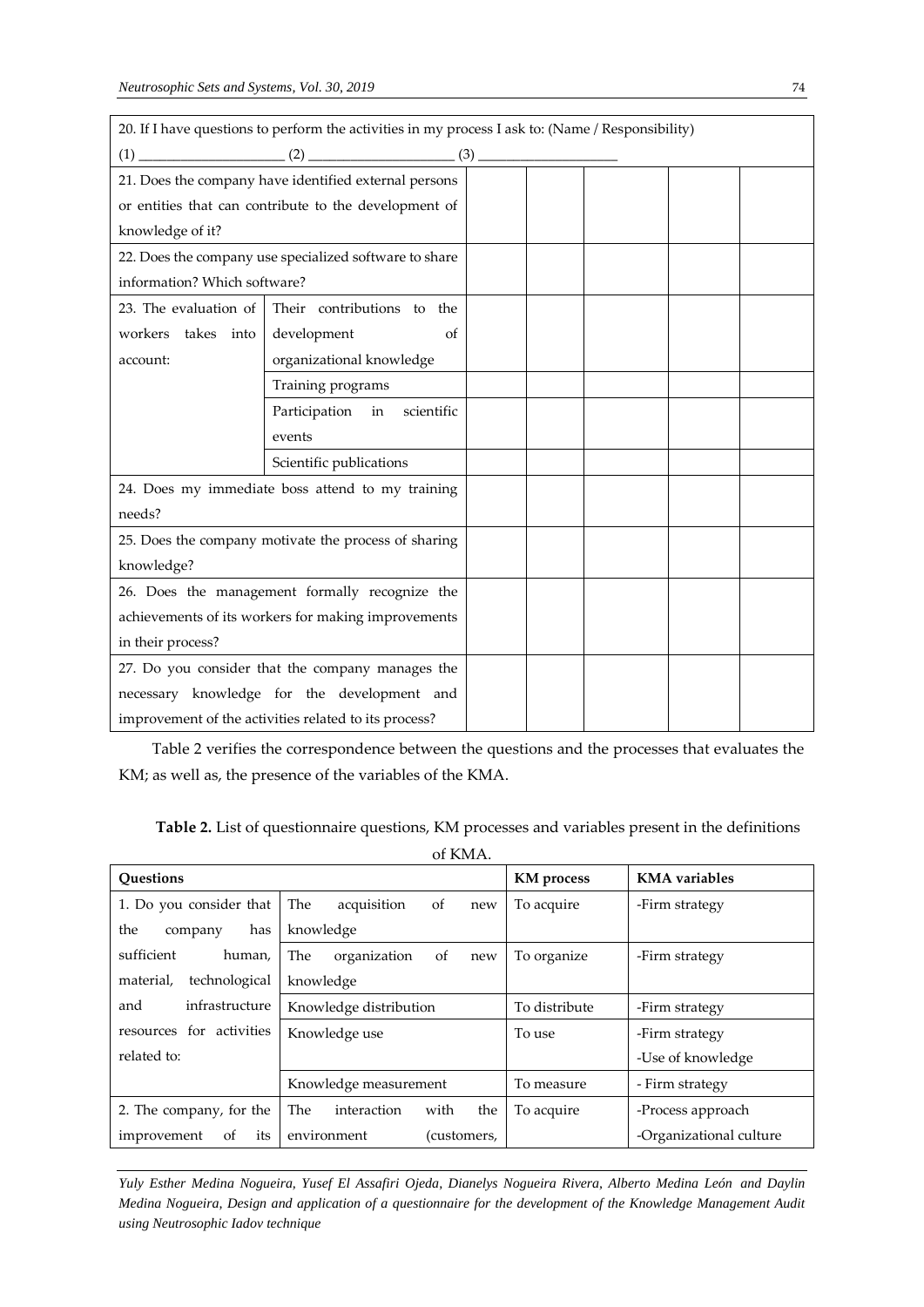| organization that learns<br>regulations)<br>from:<br>Other organizations<br>To acquire<br>-Process approach<br>-Organizational culture<br>-Sources of knowledge<br>procedure<br>To acquire<br>-Process approach<br>Their<br>and<br>own<br>experience<br>-Organizational culture<br>-Sources of knowledge<br>3. Mark the ways in which you acquire the necessary<br>To acquire<br>-Identification<br>of<br>information<br>knowledge for the performance of your job:<br>_ Postgraduate courses _ Search engines on the Internet _<br>-Process approach<br>Specialized web publications _ Exchange of experiences<br>(live) _ Exchange of information (e-mail) _ Work meetings<br>_ Use of landline phone _ Participation in scientific events<br>Other. Which?<br>4. Does the company verify the effectiveness of the training<br>To measure<br>-Firm strategy<br>received by its workers?<br>-KM strategy<br>-Existing knowledge<br>5. Did the training received at the company allow me to<br>To use<br>-Existing knowledge<br>-Use of knowledge<br>improve my job performance?<br>To measure<br>6. Does the company have established mechanisms to detect<br>-Knowledge required<br>the training needs of workers?<br>-Analysis of gaps<br>7. Does the company have the knowledge that is required to<br>To organize<br>-Knowledge required<br>adequately perform my job?<br>To measure<br>8. Does the company have identified the difference between<br>- Analysis of gaps<br>the knowledge I have and the knowledge I should have in<br>order to perform my work optimally?<br>9. Mark the routes through which you have identified the<br>To organize<br>-Identification<br>οf<br>knowledge required to adequately perform my job:<br>information<br>-Sources of knowledge<br>_ Regulations and manuals _ Tutorial videos _ Knowledge<br>-Techniques used in the<br>maps _ Web portal _ Data base _ None _ Other what?<br><b>KMA</b><br>10. Does the company evaluate the future knowledge needs<br>To measure<br>- Analysis of gaps<br>of workers?<br>-Continuous auditing<br>11. Does the company develop plans to meet the future<br>To organize<br>-Firm strategy<br>knowledge needs of workers?<br>- Analysis of gaps<br>12. All that I know how to do is transferred to other workers<br>To distribute<br>-Social networks | is<br>processes,<br>an | suppliers,<br>regulations<br>and | -Sources of knowledge |
|---------------------------------------------------------------------------------------------------------------------------------------------------------------------------------------------------------------------------------------------------------------------------------------------------------------------------------------------------------------------------------------------------------------------------------------------------------------------------------------------------------------------------------------------------------------------------------------------------------------------------------------------------------------------------------------------------------------------------------------------------------------------------------------------------------------------------------------------------------------------------------------------------------------------------------------------------------------------------------------------------------------------------------------------------------------------------------------------------------------------------------------------------------------------------------------------------------------------------------------------------------------------------------------------------------------------------------------------------------------------------------------------------------------------------------------------------------------------------------------------------------------------------------------------------------------------------------------------------------------------------------------------------------------------------------------------------------------------------------------------------------------------------------------------------------------------------------------------------------------------------------------------------------------------------------------------------------------------------------------------------------------------------------------------------------------------------------------------------------------------------------------------------------------------------------------------------------------------------------------------------------------------------------------------------------------------------------------|------------------------|----------------------------------|-----------------------|
|                                                                                                                                                                                                                                                                                                                                                                                                                                                                                                                                                                                                                                                                                                                                                                                                                                                                                                                                                                                                                                                                                                                                                                                                                                                                                                                                                                                                                                                                                                                                                                                                                                                                                                                                                                                                                                                                                                                                                                                                                                                                                                                                                                                                                                                                                                                                       |                        |                                  |                       |
|                                                                                                                                                                                                                                                                                                                                                                                                                                                                                                                                                                                                                                                                                                                                                                                                                                                                                                                                                                                                                                                                                                                                                                                                                                                                                                                                                                                                                                                                                                                                                                                                                                                                                                                                                                                                                                                                                                                                                                                                                                                                                                                                                                                                                                                                                                                                       |                        |                                  |                       |
|                                                                                                                                                                                                                                                                                                                                                                                                                                                                                                                                                                                                                                                                                                                                                                                                                                                                                                                                                                                                                                                                                                                                                                                                                                                                                                                                                                                                                                                                                                                                                                                                                                                                                                                                                                                                                                                                                                                                                                                                                                                                                                                                                                                                                                                                                                                                       |                        |                                  |                       |
|                                                                                                                                                                                                                                                                                                                                                                                                                                                                                                                                                                                                                                                                                                                                                                                                                                                                                                                                                                                                                                                                                                                                                                                                                                                                                                                                                                                                                                                                                                                                                                                                                                                                                                                                                                                                                                                                                                                                                                                                                                                                                                                                                                                                                                                                                                                                       |                        |                                  |                       |
|                                                                                                                                                                                                                                                                                                                                                                                                                                                                                                                                                                                                                                                                                                                                                                                                                                                                                                                                                                                                                                                                                                                                                                                                                                                                                                                                                                                                                                                                                                                                                                                                                                                                                                                                                                                                                                                                                                                                                                                                                                                                                                                                                                                                                                                                                                                                       |                        |                                  |                       |
|                                                                                                                                                                                                                                                                                                                                                                                                                                                                                                                                                                                                                                                                                                                                                                                                                                                                                                                                                                                                                                                                                                                                                                                                                                                                                                                                                                                                                                                                                                                                                                                                                                                                                                                                                                                                                                                                                                                                                                                                                                                                                                                                                                                                                                                                                                                                       |                        |                                  |                       |
|                                                                                                                                                                                                                                                                                                                                                                                                                                                                                                                                                                                                                                                                                                                                                                                                                                                                                                                                                                                                                                                                                                                                                                                                                                                                                                                                                                                                                                                                                                                                                                                                                                                                                                                                                                                                                                                                                                                                                                                                                                                                                                                                                                                                                                                                                                                                       |                        |                                  |                       |
|                                                                                                                                                                                                                                                                                                                                                                                                                                                                                                                                                                                                                                                                                                                                                                                                                                                                                                                                                                                                                                                                                                                                                                                                                                                                                                                                                                                                                                                                                                                                                                                                                                                                                                                                                                                                                                                                                                                                                                                                                                                                                                                                                                                                                                                                                                                                       |                        |                                  |                       |
|                                                                                                                                                                                                                                                                                                                                                                                                                                                                                                                                                                                                                                                                                                                                                                                                                                                                                                                                                                                                                                                                                                                                                                                                                                                                                                                                                                                                                                                                                                                                                                                                                                                                                                                                                                                                                                                                                                                                                                                                                                                                                                                                                                                                                                                                                                                                       |                        |                                  |                       |
|                                                                                                                                                                                                                                                                                                                                                                                                                                                                                                                                                                                                                                                                                                                                                                                                                                                                                                                                                                                                                                                                                                                                                                                                                                                                                                                                                                                                                                                                                                                                                                                                                                                                                                                                                                                                                                                                                                                                                                                                                                                                                                                                                                                                                                                                                                                                       |                        |                                  |                       |
|                                                                                                                                                                                                                                                                                                                                                                                                                                                                                                                                                                                                                                                                                                                                                                                                                                                                                                                                                                                                                                                                                                                                                                                                                                                                                                                                                                                                                                                                                                                                                                                                                                                                                                                                                                                                                                                                                                                                                                                                                                                                                                                                                                                                                                                                                                                                       |                        |                                  |                       |
|                                                                                                                                                                                                                                                                                                                                                                                                                                                                                                                                                                                                                                                                                                                                                                                                                                                                                                                                                                                                                                                                                                                                                                                                                                                                                                                                                                                                                                                                                                                                                                                                                                                                                                                                                                                                                                                                                                                                                                                                                                                                                                                                                                                                                                                                                                                                       |                        |                                  |                       |
|                                                                                                                                                                                                                                                                                                                                                                                                                                                                                                                                                                                                                                                                                                                                                                                                                                                                                                                                                                                                                                                                                                                                                                                                                                                                                                                                                                                                                                                                                                                                                                                                                                                                                                                                                                                                                                                                                                                                                                                                                                                                                                                                                                                                                                                                                                                                       |                        |                                  |                       |
|                                                                                                                                                                                                                                                                                                                                                                                                                                                                                                                                                                                                                                                                                                                                                                                                                                                                                                                                                                                                                                                                                                                                                                                                                                                                                                                                                                                                                                                                                                                                                                                                                                                                                                                                                                                                                                                                                                                                                                                                                                                                                                                                                                                                                                                                                                                                       |                        |                                  |                       |
|                                                                                                                                                                                                                                                                                                                                                                                                                                                                                                                                                                                                                                                                                                                                                                                                                                                                                                                                                                                                                                                                                                                                                                                                                                                                                                                                                                                                                                                                                                                                                                                                                                                                                                                                                                                                                                                                                                                                                                                                                                                                                                                                                                                                                                                                                                                                       |                        |                                  |                       |
|                                                                                                                                                                                                                                                                                                                                                                                                                                                                                                                                                                                                                                                                                                                                                                                                                                                                                                                                                                                                                                                                                                                                                                                                                                                                                                                                                                                                                                                                                                                                                                                                                                                                                                                                                                                                                                                                                                                                                                                                                                                                                                                                                                                                                                                                                                                                       |                        |                                  |                       |
|                                                                                                                                                                                                                                                                                                                                                                                                                                                                                                                                                                                                                                                                                                                                                                                                                                                                                                                                                                                                                                                                                                                                                                                                                                                                                                                                                                                                                                                                                                                                                                                                                                                                                                                                                                                                                                                                                                                                                                                                                                                                                                                                                                                                                                                                                                                                       |                        |                                  |                       |
|                                                                                                                                                                                                                                                                                                                                                                                                                                                                                                                                                                                                                                                                                                                                                                                                                                                                                                                                                                                                                                                                                                                                                                                                                                                                                                                                                                                                                                                                                                                                                                                                                                                                                                                                                                                                                                                                                                                                                                                                                                                                                                                                                                                                                                                                                                                                       |                        |                                  |                       |
|                                                                                                                                                                                                                                                                                                                                                                                                                                                                                                                                                                                                                                                                                                                                                                                                                                                                                                                                                                                                                                                                                                                                                                                                                                                                                                                                                                                                                                                                                                                                                                                                                                                                                                                                                                                                                                                                                                                                                                                                                                                                                                                                                                                                                                                                                                                                       |                        |                                  |                       |
|                                                                                                                                                                                                                                                                                                                                                                                                                                                                                                                                                                                                                                                                                                                                                                                                                                                                                                                                                                                                                                                                                                                                                                                                                                                                                                                                                                                                                                                                                                                                                                                                                                                                                                                                                                                                                                                                                                                                                                                                                                                                                                                                                                                                                                                                                                                                       |                        |                                  |                       |
|                                                                                                                                                                                                                                                                                                                                                                                                                                                                                                                                                                                                                                                                                                                                                                                                                                                                                                                                                                                                                                                                                                                                                                                                                                                                                                                                                                                                                                                                                                                                                                                                                                                                                                                                                                                                                                                                                                                                                                                                                                                                                                                                                                                                                                                                                                                                       |                        |                                  |                       |
|                                                                                                                                                                                                                                                                                                                                                                                                                                                                                                                                                                                                                                                                                                                                                                                                                                                                                                                                                                                                                                                                                                                                                                                                                                                                                                                                                                                                                                                                                                                                                                                                                                                                                                                                                                                                                                                                                                                                                                                                                                                                                                                                                                                                                                                                                                                                       |                        |                                  |                       |
|                                                                                                                                                                                                                                                                                                                                                                                                                                                                                                                                                                                                                                                                                                                                                                                                                                                                                                                                                                                                                                                                                                                                                                                                                                                                                                                                                                                                                                                                                                                                                                                                                                                                                                                                                                                                                                                                                                                                                                                                                                                                                                                                                                                                                                                                                                                                       |                        |                                  |                       |
|                                                                                                                                                                                                                                                                                                                                                                                                                                                                                                                                                                                                                                                                                                                                                                                                                                                                                                                                                                                                                                                                                                                                                                                                                                                                                                                                                                                                                                                                                                                                                                                                                                                                                                                                                                                                                                                                                                                                                                                                                                                                                                                                                                                                                                                                                                                                       |                        |                                  |                       |
|                                                                                                                                                                                                                                                                                                                                                                                                                                                                                                                                                                                                                                                                                                                                                                                                                                                                                                                                                                                                                                                                                                                                                                                                                                                                                                                                                                                                                                                                                                                                                                                                                                                                                                                                                                                                                                                                                                                                                                                                                                                                                                                                                                                                                                                                                                                                       |                        |                                  |                       |
|                                                                                                                                                                                                                                                                                                                                                                                                                                                                                                                                                                                                                                                                                                                                                                                                                                                                                                                                                                                                                                                                                                                                                                                                                                                                                                                                                                                                                                                                                                                                                                                                                                                                                                                                                                                                                                                                                                                                                                                                                                                                                                                                                                                                                                                                                                                                       |                        |                                  |                       |
|                                                                                                                                                                                                                                                                                                                                                                                                                                                                                                                                                                                                                                                                                                                                                                                                                                                                                                                                                                                                                                                                                                                                                                                                                                                                                                                                                                                                                                                                                                                                                                                                                                                                                                                                                                                                                                                                                                                                                                                                                                                                                                                                                                                                                                                                                                                                       |                        |                                  |                       |
|                                                                                                                                                                                                                                                                                                                                                                                                                                                                                                                                                                                                                                                                                                                                                                                                                                                                                                                                                                                                                                                                                                                                                                                                                                                                                                                                                                                                                                                                                                                                                                                                                                                                                                                                                                                                                                                                                                                                                                                                                                                                                                                                                                                                                                                                                                                                       |                        |                                  |                       |
|                                                                                                                                                                                                                                                                                                                                                                                                                                                                                                                                                                                                                                                                                                                                                                                                                                                                                                                                                                                                                                                                                                                                                                                                                                                                                                                                                                                                                                                                                                                                                                                                                                                                                                                                                                                                                                                                                                                                                                                                                                                                                                                                                                                                                                                                                                                                       |                        |                                  |                       |
|                                                                                                                                                                                                                                                                                                                                                                                                                                                                                                                                                                                                                                                                                                                                                                                                                                                                                                                                                                                                                                                                                                                                                                                                                                                                                                                                                                                                                                                                                                                                                                                                                                                                                                                                                                                                                                                                                                                                                                                                                                                                                                                                                                                                                                                                                                                                       |                        |                                  |                       |
|                                                                                                                                                                                                                                                                                                                                                                                                                                                                                                                                                                                                                                                                                                                                                                                                                                                                                                                                                                                                                                                                                                                                                                                                                                                                                                                                                                                                                                                                                                                                                                                                                                                                                                                                                                                                                                                                                                                                                                                                                                                                                                                                                                                                                                                                                                                                       |                        |                                  |                       |
|                                                                                                                                                                                                                                                                                                                                                                                                                                                                                                                                                                                                                                                                                                                                                                                                                                                                                                                                                                                                                                                                                                                                                                                                                                                                                                                                                                                                                                                                                                                                                                                                                                                                                                                                                                                                                                                                                                                                                                                                                                                                                                                                                                                                                                                                                                                                       |                        |                                  |                       |
|                                                                                                                                                                                                                                                                                                                                                                                                                                                                                                                                                                                                                                                                                                                                                                                                                                                                                                                                                                                                                                                                                                                                                                                                                                                                                                                                                                                                                                                                                                                                                                                                                                                                                                                                                                                                                                                                                                                                                                                                                                                                                                                                                                                                                                                                                                                                       |                        |                                  |                       |
|                                                                                                                                                                                                                                                                                                                                                                                                                                                                                                                                                                                                                                                                                                                                                                                                                                                                                                                                                                                                                                                                                                                                                                                                                                                                                                                                                                                                                                                                                                                                                                                                                                                                                                                                                                                                                                                                                                                                                                                                                                                                                                                                                                                                                                                                                                                                       |                        |                                  |                       |
|                                                                                                                                                                                                                                                                                                                                                                                                                                                                                                                                                                                                                                                                                                                                                                                                                                                                                                                                                                                                                                                                                                                                                                                                                                                                                                                                                                                                                                                                                                                                                                                                                                                                                                                                                                                                                                                                                                                                                                                                                                                                                                                                                                                                                                                                                                                                       |                        |                                  |                       |
|                                                                                                                                                                                                                                                                                                                                                                                                                                                                                                                                                                                                                                                                                                                                                                                                                                                                                                                                                                                                                                                                                                                                                                                                                                                                                                                                                                                                                                                                                                                                                                                                                                                                                                                                                                                                                                                                                                                                                                                                                                                                                                                                                                                                                                                                                                                                       |                        |                                  |                       |
| within the company?                                                                                                                                                                                                                                                                                                                                                                                                                                                                                                                                                                                                                                                                                                                                                                                                                                                                                                                                                                                                                                                                                                                                                                                                                                                                                                                                                                                                                                                                                                                                                                                                                                                                                                                                                                                                                                                                                                                                                                                                                                                                                                                                                                                                                                                                                                                   |                        |                                  |                       |
| Design Training programs for<br>To use<br>13. The company uses<br>-Use of knowledge                                                                                                                                                                                                                                                                                                                                                                                                                                                                                                                                                                                                                                                                                                                                                                                                                                                                                                                                                                                                                                                                                                                                                                                                                                                                                                                                                                                                                                                                                                                                                                                                                                                                                                                                                                                                                                                                                                                                                                                                                                                                                                                                                                                                                                                   |                        |                                  |                       |
| knowledge<br>other workers<br>-KM strategy<br>the<br>Οf                                                                                                                                                                                                                                                                                                                                                                                                                                                                                                                                                                                                                                                                                                                                                                                                                                                                                                                                                                                                                                                                                                                                                                                                                                                                                                                                                                                                                                                                                                                                                                                                                                                                                                                                                                                                                                                                                                                                                                                                                                                                                                                                                                                                                                                                               |                        |                                  |                       |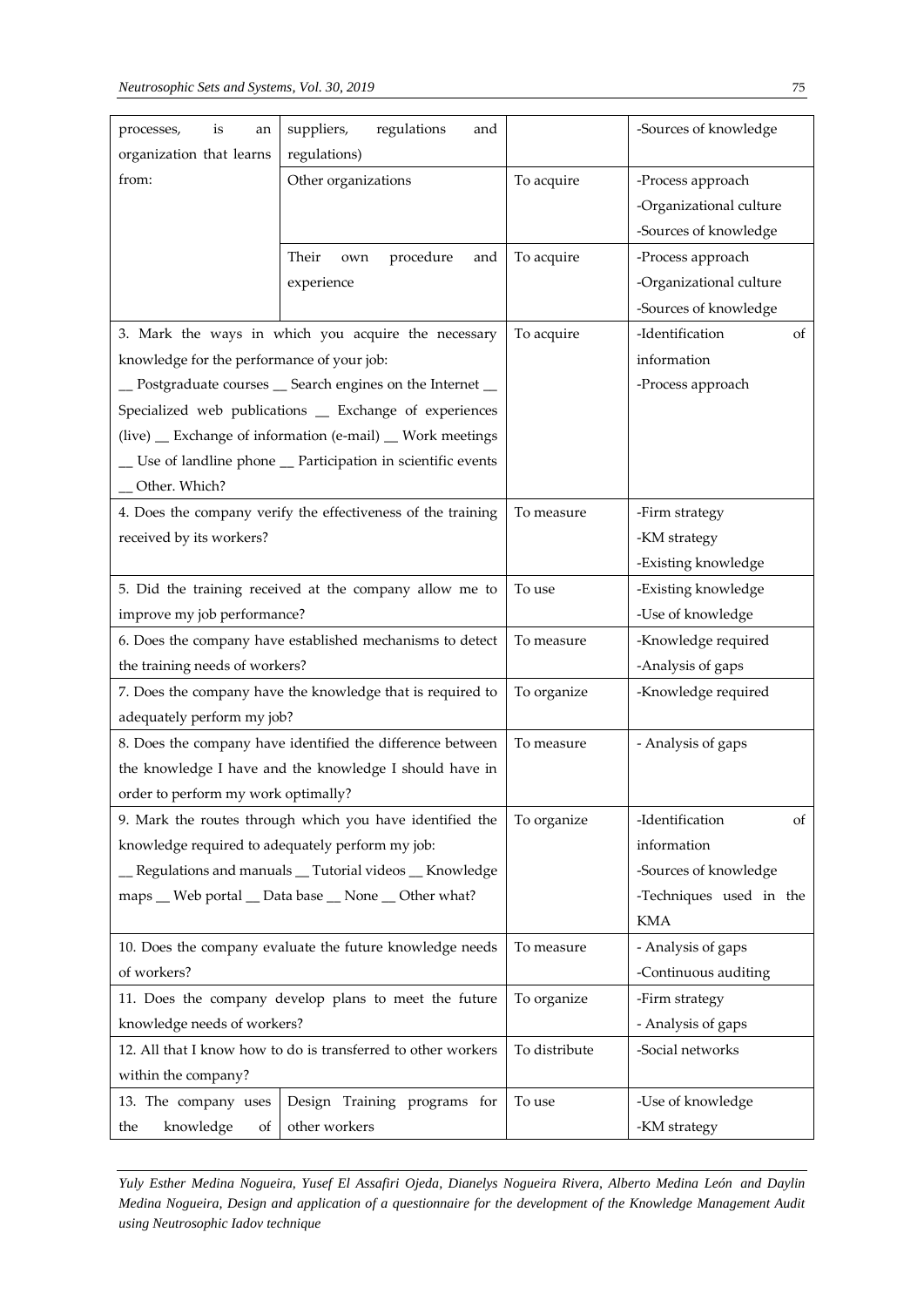| workers to:                                   | The development of new projects                                   | To use        | - KM strategy<br>- Use of knowledge |  |  |  |
|-----------------------------------------------|-------------------------------------------------------------------|---------------|-------------------------------------|--|--|--|
|                                               | The<br>improvement<br>the<br>in                                   | To use        | -KM strategy                        |  |  |  |
|                                               | processes                                                         |               | -Process approach                   |  |  |  |
|                                               |                                                                   |               | -Use of knowledge                   |  |  |  |
|                                               | 14. Is the information of my process accessible to all            | To distribute | -Identification<br>οf               |  |  |  |
| interested parties?                           |                                                                   |               | information                         |  |  |  |
|                                               | 15. Is the knowledge generated in the different processes of      | To distribute | -Process approach                   |  |  |  |
|                                               | the company made available to the entire company?                 |               | -KM strategy                        |  |  |  |
|                                               |                                                                   |               | -Social networks                    |  |  |  |
|                                               | 16. Mark the ways in which the knowledge generated in the         | To distribute | -Identification<br>οf               |  |  |  |
|                                               | different processes of the company is made available to the       |               | information                         |  |  |  |
| entire company:                               |                                                                   |               |                                     |  |  |  |
|                                               | _Scientific sessions in the center _ Specialized web              |               |                                     |  |  |  |
|                                               | publications __Exchange of experiences (live) __Exchange of       |               |                                     |  |  |  |
|                                               | information (e-mail) _ Work meetings _Thesis applied in           |               |                                     |  |  |  |
|                                               | the company _Use of the landline phone _In scientific             |               |                                     |  |  |  |
| events developed by the center _Other. Which? |                                                                   |               |                                     |  |  |  |
|                                               | 17. Does my process learn from other processes within the         | To acquire    | -Process approach                   |  |  |  |
| organization?                                 |                                                                   |               | -Organizational culture             |  |  |  |
|                                               |                                                                   |               | -Sources of knowledge               |  |  |  |
|                                               | 18. Is the existing knowledge in the company inventoried?         | To organize   | -Existing knowledge                 |  |  |  |
|                                               |                                                                   |               | -Techniques used in the             |  |  |  |
|                                               |                                                                   |               | <b>KMA</b>                          |  |  |  |
|                                               | 19. Are the experts in the various subjects clearly identified in | To organize   | -Firm strategy                      |  |  |  |
| the company to consult them when necessary?   |                                                                   |               | -Sources of knowledge               |  |  |  |
|                                               |                                                                   |               | -Decision making                    |  |  |  |
|                                               | 20. If I have questions to perform the activities in my process I | To acquire    | -Sources of knowledge               |  |  |  |
|                                               |                                                                   |               |                                     |  |  |  |
|                                               |                                                                   |               |                                     |  |  |  |
|                                               | 21. Does the company have identified external persons or          | To organize   | -Firm strategy                      |  |  |  |
|                                               | entities that can contribute to the development of knowledge      |               | -Sources of knowledge               |  |  |  |
| of it?                                        |                                                                   |               |                                     |  |  |  |
|                                               | 22. Does the company use specialized software to share            | To distribute | -Identification<br>οf               |  |  |  |
| information? Which software?                  |                                                                   |               | information                         |  |  |  |
| 23. The evaluation of                         | contributions<br>Their<br>the<br>to                               | To measure    | -Firm strategy                      |  |  |  |
| workers<br>takes<br>into                      | development of organizational                                     |               | -Existing knowledge                 |  |  |  |
| account:                                      | knowledge                                                         |               |                                     |  |  |  |
|                                               | Training courses                                                  | To measure    | -Firm strategy                      |  |  |  |
|                                               |                                                                   |               | -Existing knowledge                 |  |  |  |

*Yuly Esther Medina Nogueira, Yusef El Assafiri Ojeda, Dianelys Nogueira Rivera, Alberto Medina León and Daylin Medina Nogueira, Design and application of a questionnaire for the development of the Knowledge Management Audit using Neutrosophic Iadov technique*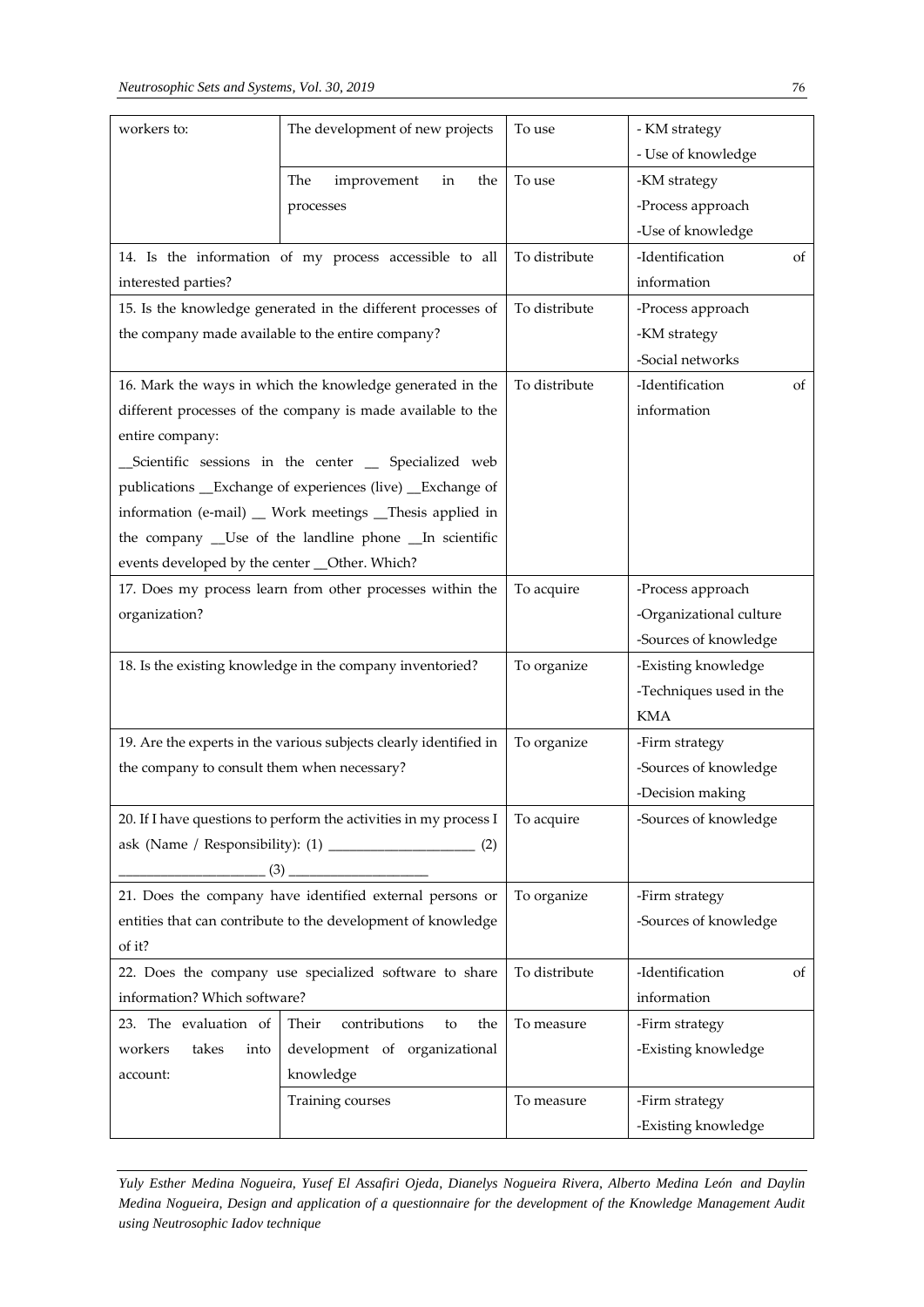|                                  | Participation in scientific events                      | To measure     | -Firm strategy          |
|----------------------------------|---------------------------------------------------------|----------------|-------------------------|
|                                  |                                                         |                | -Existing knowledge     |
|                                  | Scientific publications                                 | To measure     | -Firm strategy          |
|                                  |                                                         |                | -Existing knowledge     |
|                                  | 24. Does my immediate boss attend to my training needs? | To organize    | -Organizational culture |
|                                  |                                                         |                | - Analysis of gaps      |
|                                  | 25. Does the company motivate the process of sharing    | To distribute  | -Firm strategy          |
| knowledge?                       |                                                         |                | -KM strategy            |
|                                  |                                                         |                | -Social networks        |
| 26.<br>Does<br>the<br>management | formally<br>recognize<br>the                            | To distribute  | -Firm strategy          |
|                                  | achievements of its workers for making improvements in  |                | -Organizational culture |
| their process?                   |                                                         |                |                         |
| 27.<br>the<br>management<br>Does | formally<br>the<br>recognize                            | Includes the   | -Firm strategy          |
|                                  | achievements of its workers for making improvements in  | value chain of | -KM strategy            |
| their process?                   |                                                         | the KM         |                         |

## **Step 3. Fieldwork development**

The survey, applied in May 2018, was accompanied by an introductory conference on the work to be carried out and all the pertinent information was provided about the instrument to be applied and the guarantee of the confidentiality of the answers. Throughout the process, a member of the audit team was present to directly address the doubts and concerns of the workers involved. The participation was 100% and, at the time of delivery of the questionnaire, it was checked that all the questions were answered; however, some participants left questions unanswered.

## **Step 4. Database creation and information analysis**

Of the 38 questions, 34 are closed and are formulated on a five-level Likert scale  $(1 =$  Never,  $2 =$ Almost never,  $3 =$  Sometimes,  $4 =$  Almost always and  $5 =$  Always). The remaining four are: three semi-closed and one open, and were designed to obtain the means by which knowledge is acquired, organized and distributed in the organization; as well as, the people that can be considered as assets of knowledge within it.

Once the 19 surveys were applied, the information was reviewed and entered into the electronic sheet and codified for the creation of the database that was analysed statistically through the SPSS® software.

For the analysis of reliability and validity of the survey, the Cronbach's Alpha test is used, with a value of  $\alpha$  = 0.928 that indicates consistency, homogeneity and reliability of the results and the Correlation Coefficient  $(R^2)$  with a value of 1 indicates a high correlation between the variables, which confirms the validity of the instrument used.

## **Step 5. Validation of the survey by the Iadov Neutrosophic Technique**

Neutrosophy is a new branch that studies the origin, nature and scope of neutralities [\[17\]](#page-17-5). Etymologically neutrosophy [French neutre <Latin neuter, neutral, and Greek Sophia, knowledge]

*Yuly Esther Medina Nogueira, Yusef El Assafiri Ojeda, Dianelys Nogueira Rivera, Alberto Medina León and Daylin Medina Nogueira, Design and application of a questionnaire for the development of the Knowledge Management Audit using Neutrosophic Iadov technique*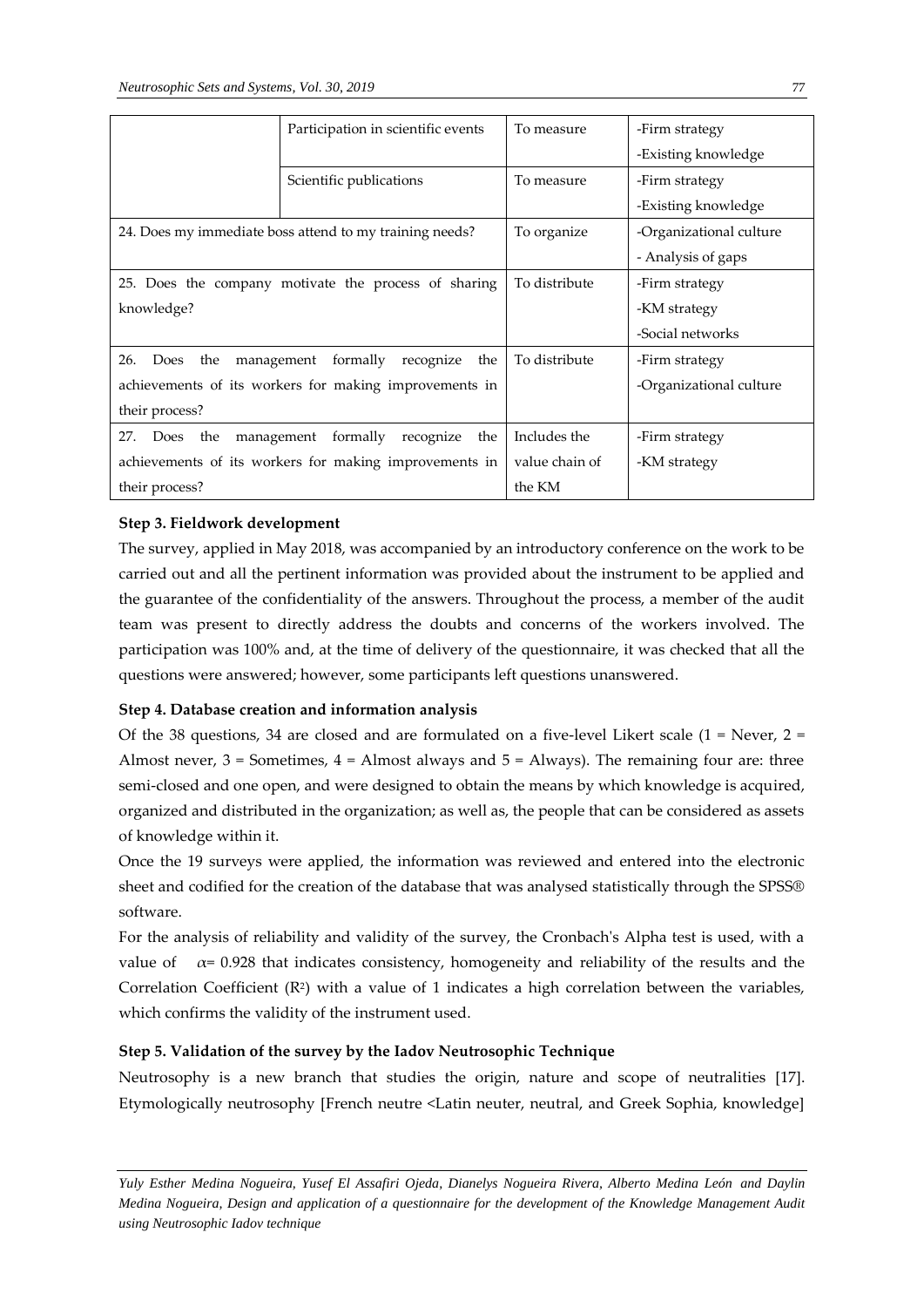means knowledge of neutral thoughts [\[18\]](#page-17-6). The basic definitions of Neutrosophy, which are those of neutrosophic sets and single-valued neutrosophic sets are formally defined in the following: **Definition 1.** Let *X* be a universe of discourse, a space of points (objects) and *x* denotes a generic

element of *X*. A *neutrosophic set A* in *X* is characterized by a truth-membership function *TA(x)*, an indeterminacy-membership function  $I_A(x)$ , and a falsity-membership function  $F_A(x)$ . Where,  $T_A(x)$ ,  $I_A(x)$ ,  $F_A(x) \subseteq ]0$ , 1<sup>+</sup>[, i.e., they are real standard or nonstandard subsets of the interval ] $0$ , 1<sup>+</sup>[. These functions do not satisfy any restriction, that is to say, the following inequalities hold:

 $-0 \le \inf T_A(x) + \inf I_A(x) + \inf F_A(x) \le \sup T_A(x) + \sup I_A(x) + \sup F_A(x) \le 3^+.$ 

**Definition 2.** Let *X* be a universe of discourse, a space of points (objects) and *x* denotes a generic element of *X*. A *Single Valued Neutrosophic Set* (SVNS) *A* in *X* is characterized by a truth-membership function  $T_A(x)$ , an indeterminacy-membership function  $I_A(x)$ , and a falsity-membership function falseness membership function  $F_A(x)$ . Where,  $T_A(x)$ ,  $I_A(x)$ ,  $F_A(x)$ :  $X \rightarrow [0, 1]$  such that:  $0 \leq T_A(x) + I_A(x) + I_A(x)$  $F_A(x) \leq 3$ . A *single valued neutrosophic number* (SVNN) is symbolized by  $\langle T, I, F \rangle$  for convenience, where T, I,  $F \in [0, 1]$  and  $0 \le T + I + F \le 3$ .

Therefore,  $A = \{(x, T_A(x), I_A(x), F_A(x)) : x \in X\}$  or more straightforwardl $A = \langle T_A(x), I_A(x), F_A(x) \rangle$ , for every  $x \in X$ .

Given *A* and *B* two SVNSs, they satisfy the following relationships:

- 1.  $A \subseteq B$  if and only if  $T_A(x) \le T_B(x)$ ,  $I_A(x) \ge I_B(x)$  and  $F_A(x) \ge F_B(x)$ . Particularly,  $A = B$  if and only if  $A \subseteq B$  and  $B \subseteq A$ .
- 2.  $A \cup B = \langle \max(T_A(x), T_B(x)) \rangle, \min(I_A(x), I_B(x)) \rangle, \min(F_A(x), F_B(x)) \rangle$ , for every  $x \in X$ .
- 3.  $A \cap B = \langle \min(T_A(x), T_B(x)), \max(T_A(x), T_B(x)), \max(F_A(x), F_B(x)) \rangle$ , for every  $x \in X$ .

**Definition 3.** The *Neutrosophic Logic* (NL) is the generalization of the fuzzy logic, where a logical proposition P is characterized by three components:

 $N L(P) = (T, I, F)$  (1)

Where the neutrosophic component T is the degree of truthfulness, F is the degree of falsehood, and I is the degree of indeterminacy.

**Definition 4.** Let  $(T_1, I_1, F_1)$  and  $(T_2, I_2, F_2)$  be elements of NL where the sum of the elements of the triplet is 1. The logical connectives of  $\{\neg, \land, \lor\}$  can be defined in the following way:

- 1.  $\neg$ (T<sub>1</sub>,I<sub>1</sub>,F<sub>1</sub>) = (F<sub>1</sub>,I<sub>1</sub>,T<sub>1</sub>),
- 2.  $(T_1,I_1,F_1) \wedge (T_2,I_2,F_2) = (T = min{T_1,T_2}, I = 1 (T+F), F = max{F_1,F_2}),$

3.  $(T_1,I_1,F_1) \vee (T_2,I_2,F_2) = (T = \max \{T_1,T_2\}, I =1-(T + F), F = \min \{F_1,F_2\}).$ 

This Neutrosophic Logic is denoted by *NL1*.

To analyse the result, a *scoring function* is established to order alternatives:

$$
S(V) = T - F - I \tag{2}
$$

Where V is the valuation of proposition P in the NL1.

The use of questionnaires as a tool for validation or obtaining information always has the characteristic that the information obtained is permeated or affected by the mental models and internal representations of the external reality of each participating individual. It means this, before

*Yuly Esther Medina Nogueira, Yusef El Assafiri Ojeda, Dianelys Nogueira Rivera, Alberto Medina León and Daylin Medina Nogueira, Design and application of a questionnaire for the development of the Knowledge Management Audit using Neutrosophic Iadov technique*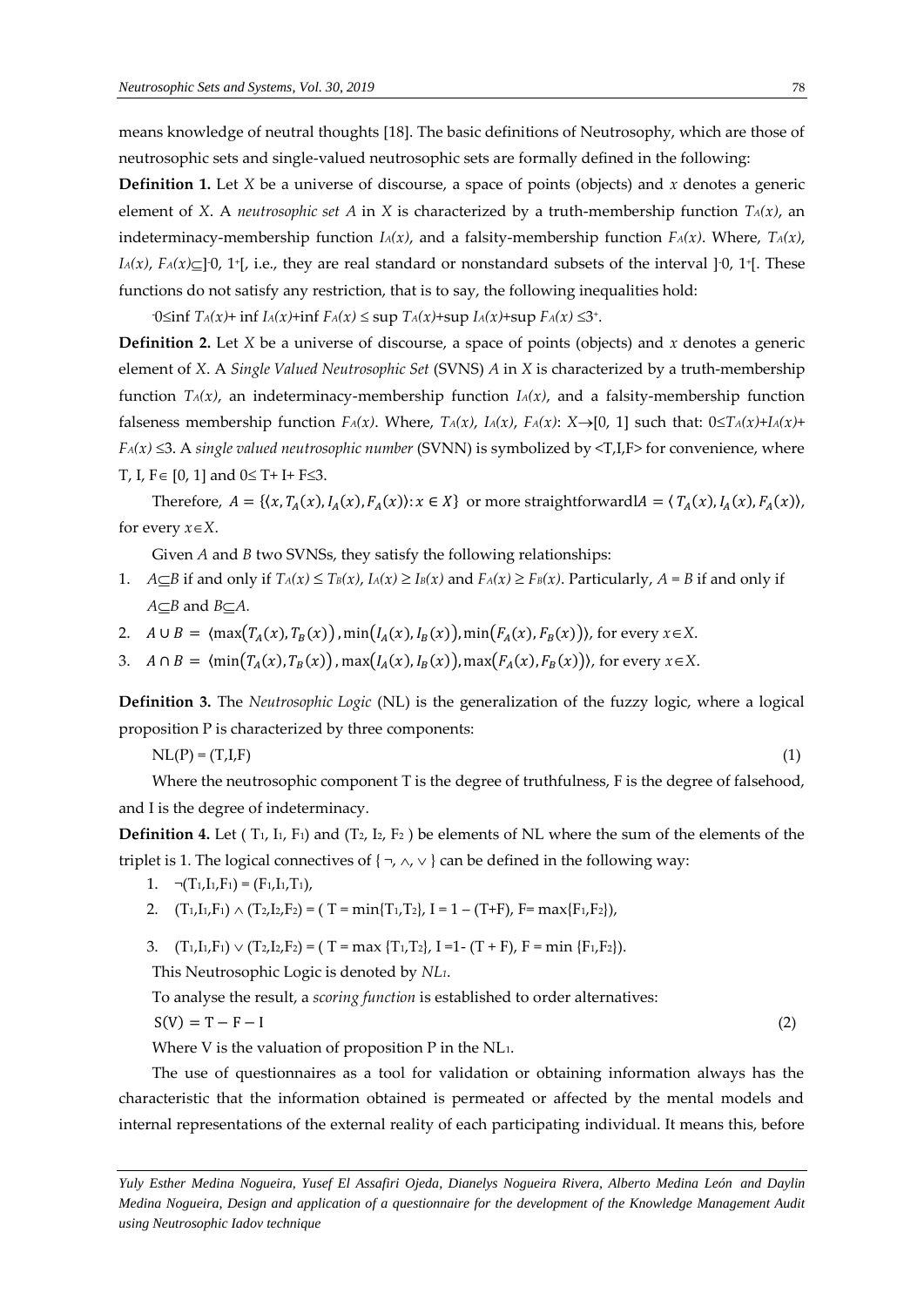the same external reality, each individual could have varied internal representations. These representations are modelled preferably by means of causal representations in the presence of uncertainty [\[17\]](#page-17-5), make it easy to understand them and explain why a conclusion is reached? [\[19\]](#page-17-7).

The Iadov Neutrosophic Technique, as it raises the original technique, the related criteria of answers to intercalated questions whose relation the subject does not know, at the same time the unrelated or complementary questions serve as introduction and sustenance of objectivity to the respondent who uses them to locate and contrast the answers [\[20\]](#page-17-8). The inclusion of the Neutrosophy allows to deal with the non-determination in the answers [\[19\]](#page-17-7).

The introduction of Neutrosophic estimation seeks to solve the problems of indeterminacy that appear universally in the evaluations of surveys and other instruments, taking advantage of not only the opposing and opposing positions, but also the neutral or ambiguous ones. Part of that every idea <A> tends to be neutralized, diminished, balanced by the ideas, in clear rupture with the binary doctrines in the explanation and understanding of the phenomena [\[17\]](#page-17-5). To measure satisfaction and assess satisfaction with the instrument created, a questionnaire is used that includes open and closed questions. The closed ones are related by the Iadov procedure. The scale used is represented by the form, where a valuation as programming techniques to structure propositional formulas to, and consider each proposition P. The usual fuzzy operators utilized to solve Group Decision problems are the aggregation operators. This notion can be extended to the neutrosophic framework. Neutrosophic Aggregation Operators are formally defined in Definition 5.

**Definition 5.** Let *X* be a universe of discourse, a space of points (objects) and *x* denotes a generic element of *X*. *A* is a *Single Valued Neutrosophic Aggregation Operator* (SVNAO) if it is a mapping *A*: ∪<sub>n∈N</sub> ([0, 1]<sup>3</sup>)<sup>n</sup>→[0, 1]<sup>3</sup>. One example of SVNAO is the *Weighted Average* operator (WA), which is shown in Equation 3.

$$
WA(a_1, a_2, \cdots, a_n) = \sum_{i=1}^{n} w_i a_i
$$
 (3)

Where,  $a_i = (T_i, I_i, F_i)$  are SVNNs and  $w_i \in [0, 1]$  for every  $i = 1, 2, ..., n$ ; which satisfy the condition  $\sum_{i=1}^{n} w_i = 1$ . The a<sub>i</sub>s are the values obtained for the i<sup>th</sup> alternative assessment, and w<sub>i</sub> denote the weight which represents the importance given to the alternative ai.

Where w<sub>i</sub> represents the importance / relevance of the data source ai. In order to achieve the verification of the necessary elements in decision-making, the single-valued neutrosophic numbers were presented; to increase the quantitative analysis in the comprehension models of suggestions to clearly assess the indeterminacy (Table 3). In the case of the undefined result, the de-neutrosophication process is used, as it was proposed by [SALMERON and SMARANDACHE](#page-17-9)  [21]. In this case, I  $\epsilon$  [-1,1], is replaced by its maximum and minimum values. Finally, we work with the average of the extreme values to obtain a single value, see Equation (4).

*Yuly Esther Medina Nogueira, Yusef El Assafiri Ojeda, Dianelys Nogueira Rivera, Alberto Medina León and Daylin Medina Nogueira, Design and application of a questionnaire for the development of the Knowledge Management Audit using Neutrosophic Iadov technique*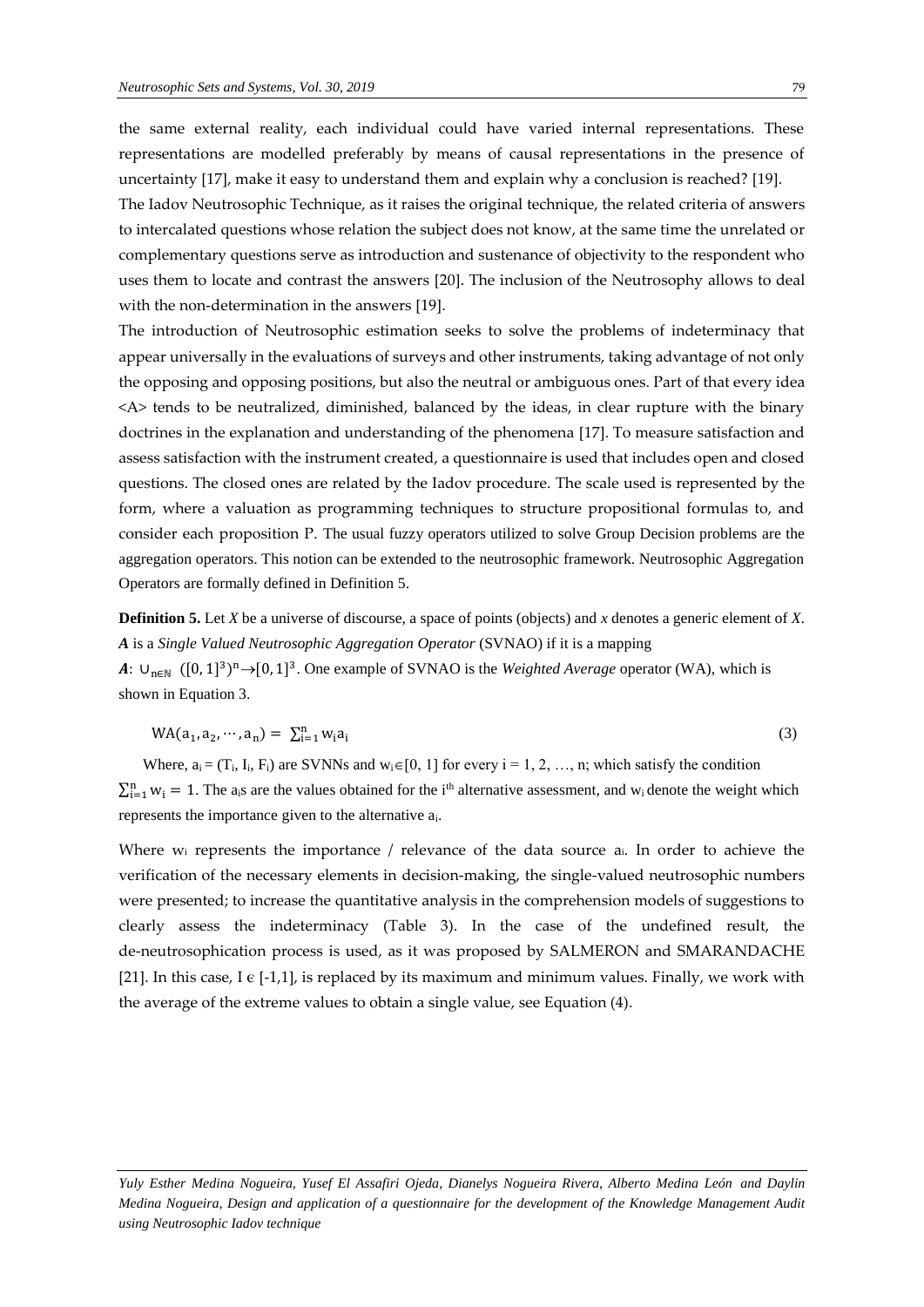| Table 5. Iduov ocale             |                   |          |  |  |  |  |  |
|----------------------------------|-------------------|----------|--|--|--|--|--|
| Semantic indicator               | <b>SVN Number</b> | Score    |  |  |  |  |  |
| Satisfied                        | (1, 0, 0)         |          |  |  |  |  |  |
| More satisfied that dissatisfied | (1, 0.25, 0.25)   | 0.5      |  |  |  |  |  |
| Neutral                          |                   | $\theta$ |  |  |  |  |  |
| More dissatisfied that satisfied | (0.25, 0.25, 1)   | $-0.5$   |  |  |  |  |  |
| Total satisfied                  | (0,0,1)           | -1       |  |  |  |  |  |
| Opposites                        | (1,0,1)           | O        |  |  |  |  |  |

**Table 3.** Iadov Scale

Source: [SALMERON and SMARANDACHE](#page-17-9) [21].

$$
\lambda([a_1, a_2]) = \frac{a_1 + a_2}{2} \tag{4}
$$

We can rank the variables by the using Equation 5.

Then 
$$
A > B \iff \frac{a_1 + a_2}{2} > \frac{b_1 + b_2}{2} \tag{5}
$$

The application of the questionnaire is done to the 19 people to whom the instrument was applied and three academics with research experience in the subject are added for a total of 22. The survey was developed with seven (7) questions, three closed questions interspersed in four open questions; of which one (1) fulfilled the introductory function and three functioned as reaffirmation and support of objectivity to the respondent. Table 4 shows the logical process of Iadov.

| Table 4. Iadov Logical Process. |                                                                                         |            |   |                                                        |                    |   |   |            |                                                                                           |
|---------------------------------|-----------------------------------------------------------------------------------------|------------|---|--------------------------------------------------------|--------------------|---|---|------------|-------------------------------------------------------------------------------------------|
| Does the<br>$5-$                | 6- Would it be feasible to dispense with the development of knowledge management in the |            |   |                                                        |                    |   |   |            |                                                                                           |
| design of the                   |                                                                                         |            |   | organization as a way to achieve strategic objectives? |                    |   |   |            |                                                                                           |
| designed                        |                                                                                         | Not(N)     |   |                                                        | I don't know (IDK) |   |   |            | Yes $(Y)$                                                                                 |
| questionnaire                   |                                                                                         |            |   |                                                        |                    |   |   |            | 7- Do you consider that the development of knowledge management audit processes and the   |
| meet<br>your                    |                                                                                         |            |   |                                                        |                    |   |   |            | use of surveys in them would favor the determination of existing knowledge, the necessary |
| expectations                    |                                                                                         |            |   | knowledge and, therefore, the gaps to be overcome?     |                    |   |   |            |                                                                                           |
| and do you                      |                                                                                         |            |   |                                                        |                    |   |   |            |                                                                                           |
| consider that                   |                                                                                         |            |   |                                                        |                    |   |   |            |                                                                                           |
| it responds to                  | Y                                                                                       | <b>IDK</b> |   | Y                                                      |                    | N | Y | <b>IDK</b> | N                                                                                         |
| the processes                   |                                                                                         |            | N |                                                        | <b>IDK</b>         |   |   |            |                                                                                           |
| of knowledge                    |                                                                                         |            |   |                                                        |                    |   |   |            |                                                                                           |
| management?                     |                                                                                         |            |   |                                                        |                    |   |   |            |                                                                                           |
| Very satisfied                  | 1(14)                                                                                   | 2(3)       | 6 | 2                                                      | 2                  | 6 | 6 | 6          | 6                                                                                         |
| Partially                       |                                                                                         |            |   | $\overline{2}$                                         | 3                  |   |   |            |                                                                                           |
| satisfied                       | 2(12)                                                                                   | 2(2)       | 3 | (1)                                                    |                    | 3 | 6 | 3          | 6                                                                                         |
| Does<br>not                     |                                                                                         |            |   |                                                        |                    |   |   |            |                                                                                           |
| matter to me.                   | 3                                                                                       | 3          | 3 | 3                                                      | 3                  | 3 | 3 | 3          | 3                                                                                         |
| More<br>in                      | 3                                                                                       | 3          | 6 | 3                                                      | $\overline{4}$     | 4 | 3 | 4          | $\overline{4}$                                                                            |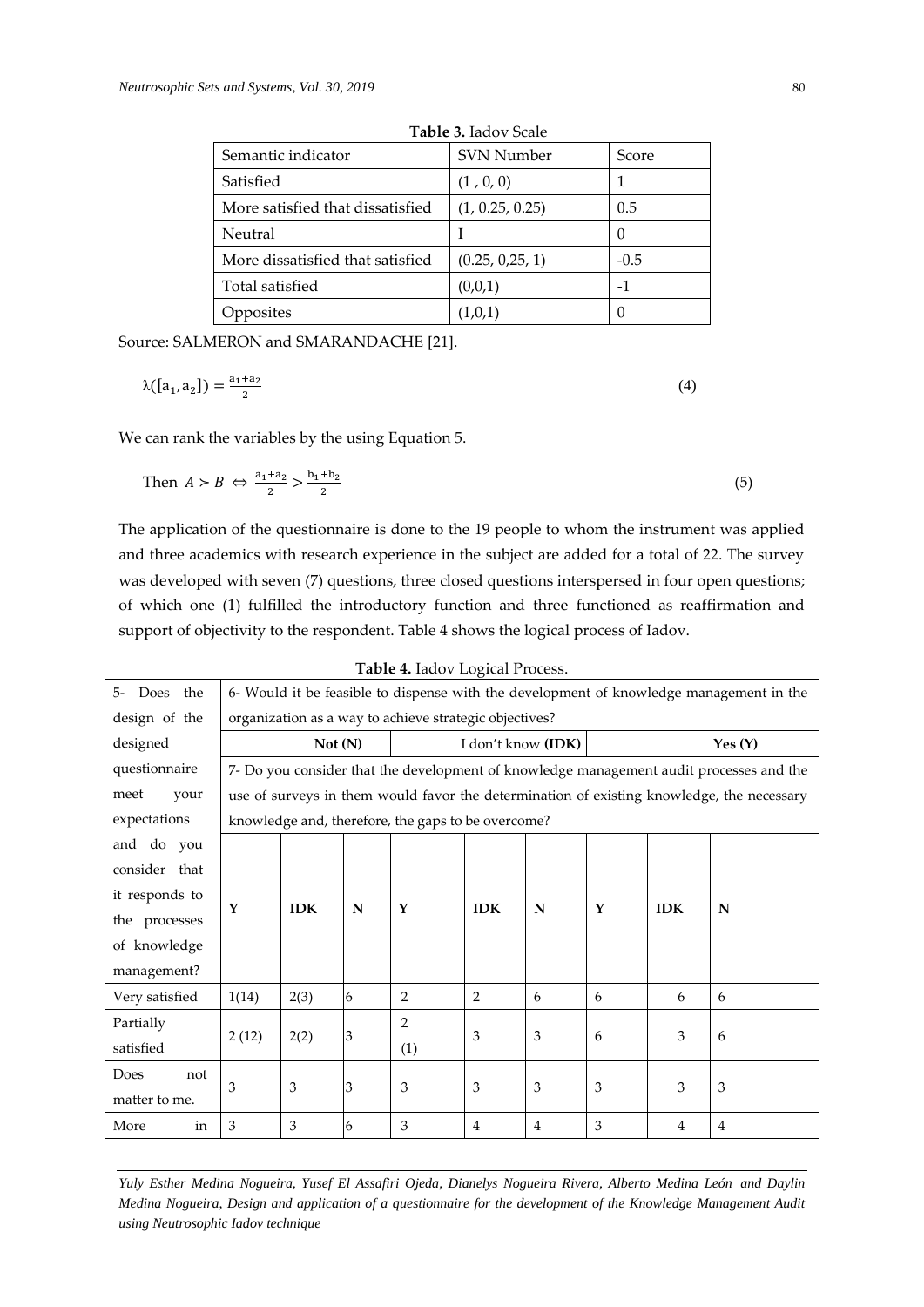| satisfied<br>than |                |   |                |   |   |   |   |   |   |
|-------------------|----------------|---|----------------|---|---|---|---|---|---|
| satisfied         |                |   |                |   |   |   |   |   |   |
| Not satisfied at  |                |   |                |   |   |   |   |   |   |
| all.              | 6              | 6 | $\overline{6}$ | 6 | 4 | 4 | 6 | 4 | 5 |
| I do not know     |                |   |                |   |   |   |   |   |   |
| what to say.      | $\overline{2}$ | 3 | 16             | 3 | 3 | 3 | 6 | 3 | 4 |

In this case, the following results are obtained (Table 5).

**Table 5.** Results using the Iadov scale.

| <b>Semantic Indicator</b>        | Total | Percentage |
|----------------------------------|-------|------------|
| Satisfied                        | 14    | 64         |
| Very satisfied that dissatisfied |       | 36         |
| Neutral                          |       |            |
| Very dissatisfied that satisfied |       |            |
| Total satisfied                  |       |            |
| Opposites                        |       |            |

Source: (Mesa Mariscal and Ordoñez Lago, 2010).

The calculation of the score is made and the calculation of Iadov is determined in this case each one is assigned a value in the weight vector equal to:  $w_1 = w_2 = \cdots = w_{22} = 0.055$ . The final result that shows a high level of satisfaction yields the value of: ISG =0.818 (Figure 1).



**Figure 1.** Iadov Scale.

## **Step 6. Interpretation of the results and final report**

The average total result by items is recommended to be determined by the sum of the scores obtained in it and its division by the total of respondents. To obtain the average total result by category (KM processes), the sum of the average scores obtained in the items that comprise it and its division among the total of questions by category is performed. The scale of valuation of the instrument is established in the 1 in approximation to the processing carried out by [LONDOÑO](#page-17-3)  GALEANO and GARCÍA OSPINA [15] (Table 6).

| Assessment | Low |  | Acceptable |     | Good |  |  |
|------------|-----|--|------------|-----|------|--|--|
|            |     |  |            |     |      |  |  |
| Scale      |     |  | 2.6        | 3.4 | 4.2  |  |  |

**Table 6.** Scale of the values considered low, acceptable and good.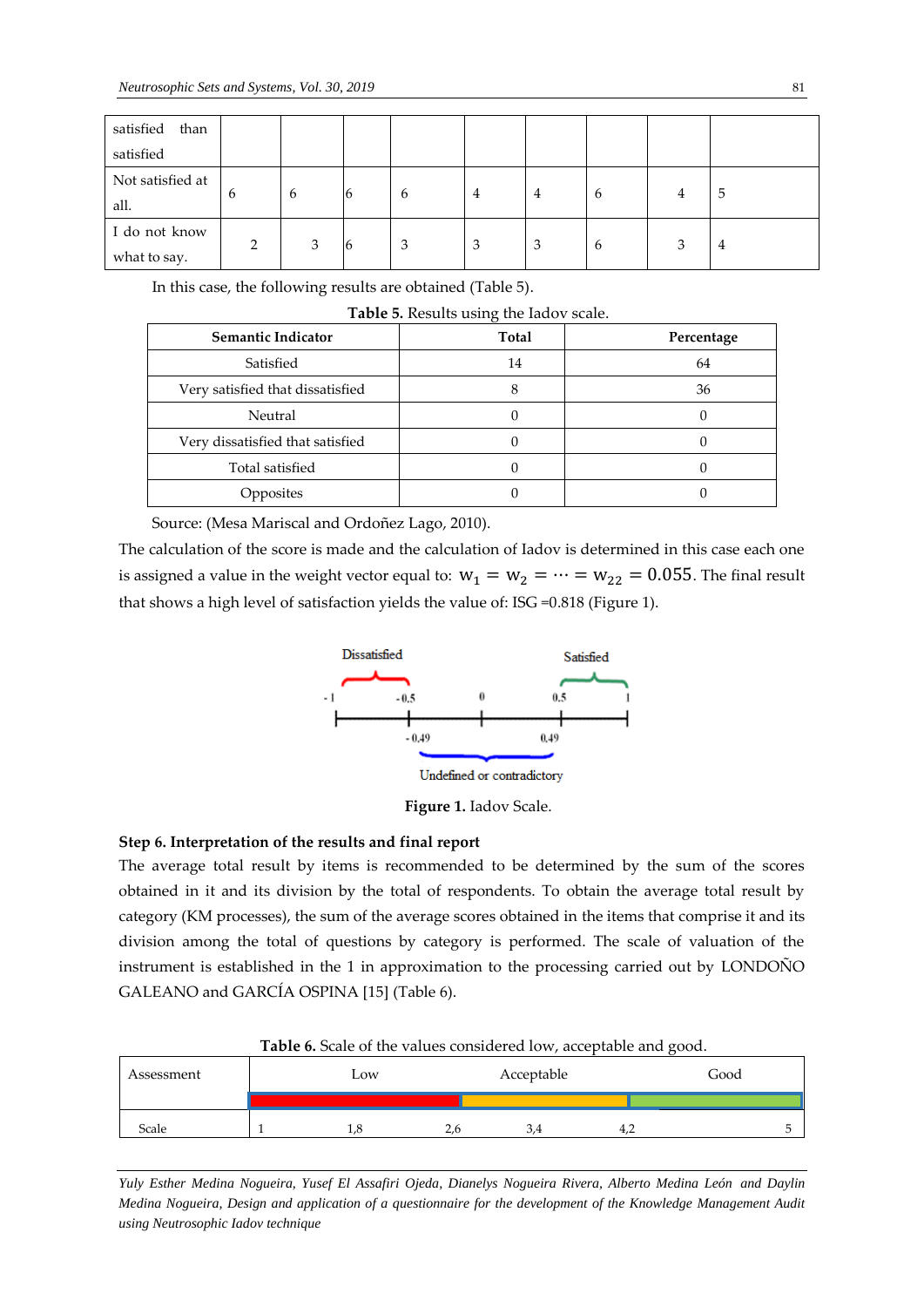To obtain the valuation scale, the major and minor values of the scale (5) and (1) are subtracted and the result (4) is divided by the number of divisions in which the scale is to be fragmented. In this case, it is divided by 5 to obtain higher valuation ranges, for a result of 0.8. This value is added to the lowest value of the scale (1) until reaching the highest value of the scale (5). As a result, a rating scale of Low (from 1 to 2.6), Acceptable (from 2.6 to 4.2) and Good (from 4.2 to 5) is obtained. As a result of the application of the questionnaire, table 3 shows the value obtained and the scale in which each process of the KM is located, as well as the percentage of questions in each of the scales. Figure 1 summarizes these results and compares them with good standards and reflects values of: 4.31 and 4.35 with evaluation of good to acquire and use; 4.07, 4.17 and 4.01 evaluation of acceptable to organize, disclose and measure respectively. In turn, the company's knowledge management has an average of 4.18; so its assessment is acceptable. Question 27 that evaluates all the processes of the KM has an average of 4.21; when compared with the general average obtained (4.18), it can be seen that they do not differ, so the veracity of the answers obtained is evident. Next, an analysis is shown in each of the processes by the respective questions that evaluate it.

Figure 2 shows the evaluation obtained in the process of acquiring according to the behavior of the measured variables of the KMA. (Green: Minimal value for a good evaluation of each KM process).



**Figure 2.** Summary of the results of the questionnaire for each KM process.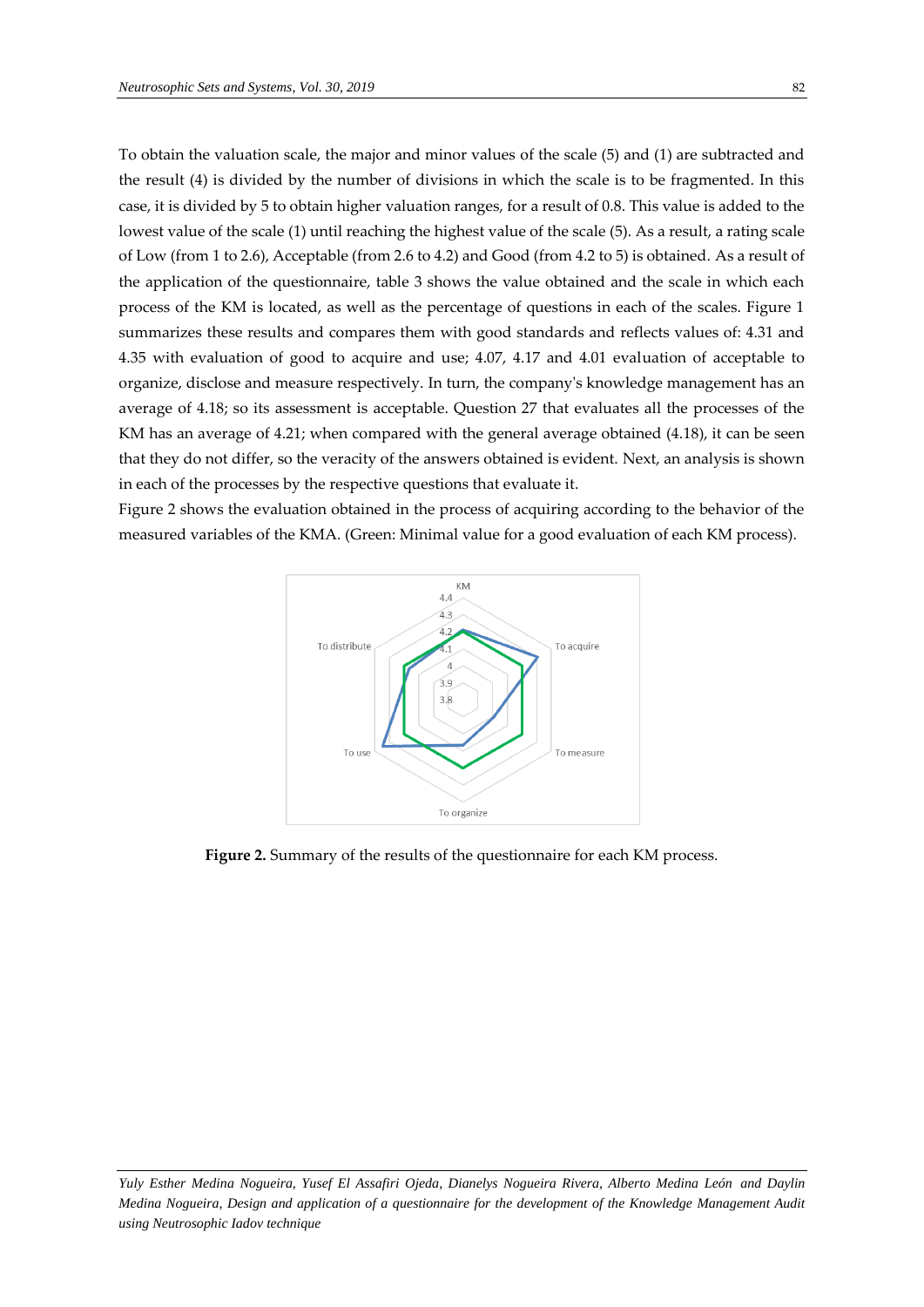



**Figure 3.** Scales obtained in the five KM processes.

| Table 7. Improvement actions for each knowledge management process |  |  |  |  |  |  |  |
|--------------------------------------------------------------------|--|--|--|--|--|--|--|
|--------------------------------------------------------------------|--|--|--|--|--|--|--|

| KM          | <b>Improvement actions</b>                                                         |  |  |  |  |  |  |
|-------------|------------------------------------------------------------------------------------|--|--|--|--|--|--|
| processes   |                                                                                    |  |  |  |  |  |  |
| To Acquire  | Recognize the sources of knowledge external to the organization and allow the      |  |  |  |  |  |  |
|             | improvement of processes.                                                          |  |  |  |  |  |  |
|             | Apply knowledge management tools in at least one of the productive                 |  |  |  |  |  |  |
|             | organizations for later generalization to the rest of the country. Among the tools |  |  |  |  |  |  |
|             | to apply are: questionnaire, social network analysis, knowledge maps.              |  |  |  |  |  |  |
| To organize | Make individual improvement plans to meet the needs detected.                      |  |  |  |  |  |  |
|             | Formalize (document and standardize) the knowledge inventory in the                |  |  |  |  |  |  |
|             | organization. This inventory is the basis for the field work to be performed. It   |  |  |  |  |  |  |
|             | allows to establish the knowledge-competence relationship and its insertion in     |  |  |  |  |  |  |
|             | the manual of functions through the occupational description method (DACUM).       |  |  |  |  |  |  |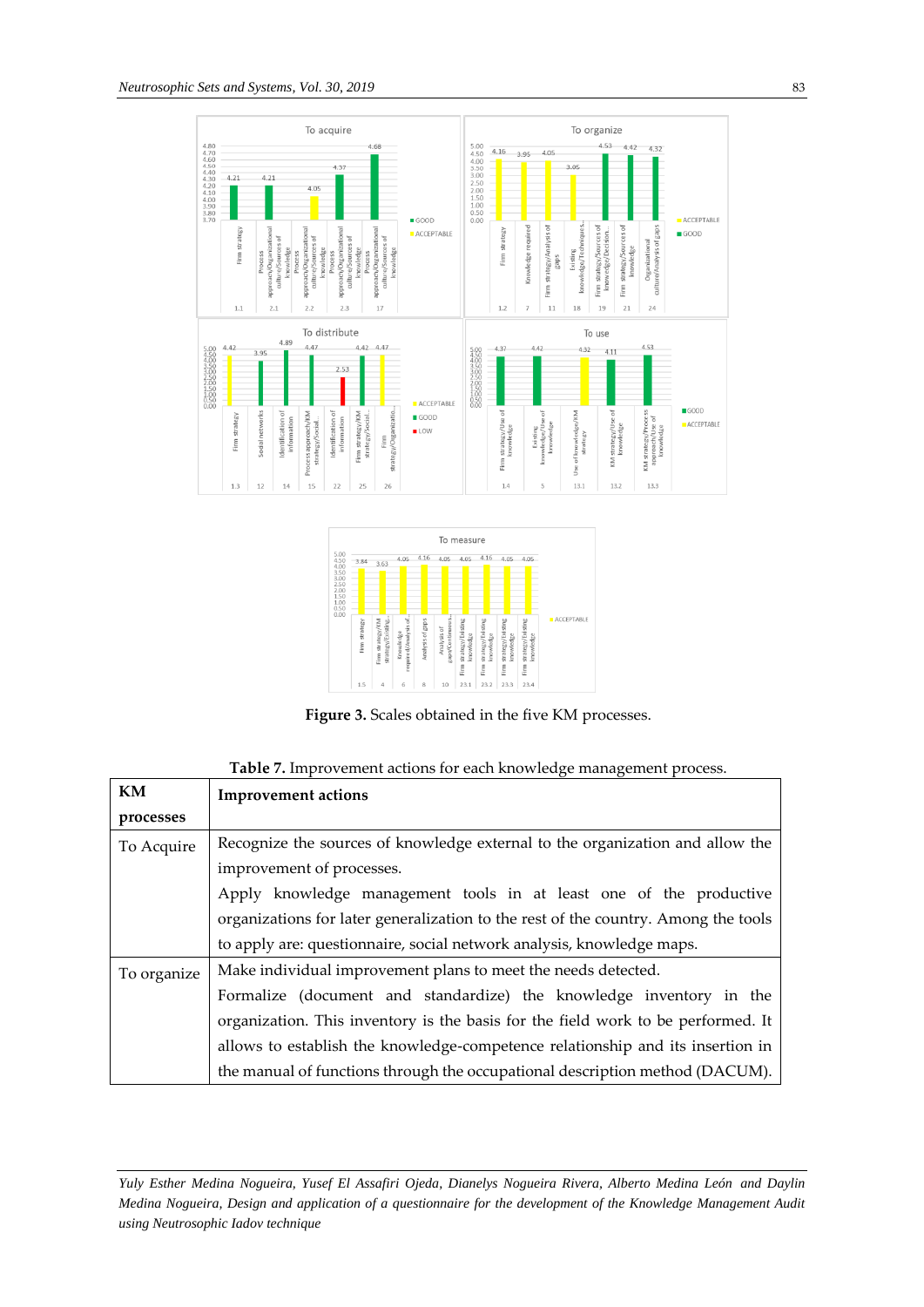| To         | To expose all the investigations carried out in the company, both in the national |
|------------|-----------------------------------------------------------------------------------|
| distribute | office and in the UEB, silos and mills of the country and through a repository or |
|            | digital library.                                                                  |
| To use     | Take actions so that process leaders rely on the sources of knowledge detected to |
|            | implement the organization's strategies.                                          |
| To measure | Evaluate in the company future knowledge needs to eliminate the gaps between      |
|            | existing and required knowledge.                                                  |
|            | Develop continuous auditing to acquire, organize, disseminate, use and measure    |
|            | (through AGC techniques) the required and existing knowledge for continuous       |
|            | improvement in the company's processes.                                           |

The improvement actions to be carried out are outlined below: (1) to carry out knowledge inventories in a systematic way, to determine the existing knowledge, the required knowledge and the gaps between them; (2) perfect the bank of problems detected by the company and propose solutions based on investigations carried out through consultancies or continue the link with the university. In addition, Table 3 shows other actions to be taken that are more specific and directed to each process of knowledge management. Likewise, improvement actions for each of the KM processes are established and an analysis of the values obtained for each variable of the KMA is made. Table 4 shows the 16 variables evaluated and the percentage of questions in each of the scales: nine variables presented good, six acceptable and the variable identification of the information presented a low value.

#### **3. Considerations about KMA results**

the CTO and the CFO.

The firm needs to apply knowledge identification tools to locate the existing and requiring knowledge for the development of their processes. Developing the KMA process continuously for each of the KM processes: acquire, organize, distribute, use and measure and the continuous improvement of the processes of the company.

The main forms in which knowledge is acquired were determined: postgraduate courses, meetings and exchange of experiences live and via e-mail. The means by which the knowledge generated by the processes is distributed to all workers are mainly: the exchange of experiences, work meetings, the exchange of information using e-mail and the investigations (thesis) applied in the company. The knowledge acquisition is achieved in work meetings (mainly), live exchange and the use of the telephone. However, it is recognized what the regulations, manuals and databases provide, which is where the knowledge required to adequately perform the work is identified. The people who are most consulted in the company and can be considered valuable assets of knowledge are: the CEO,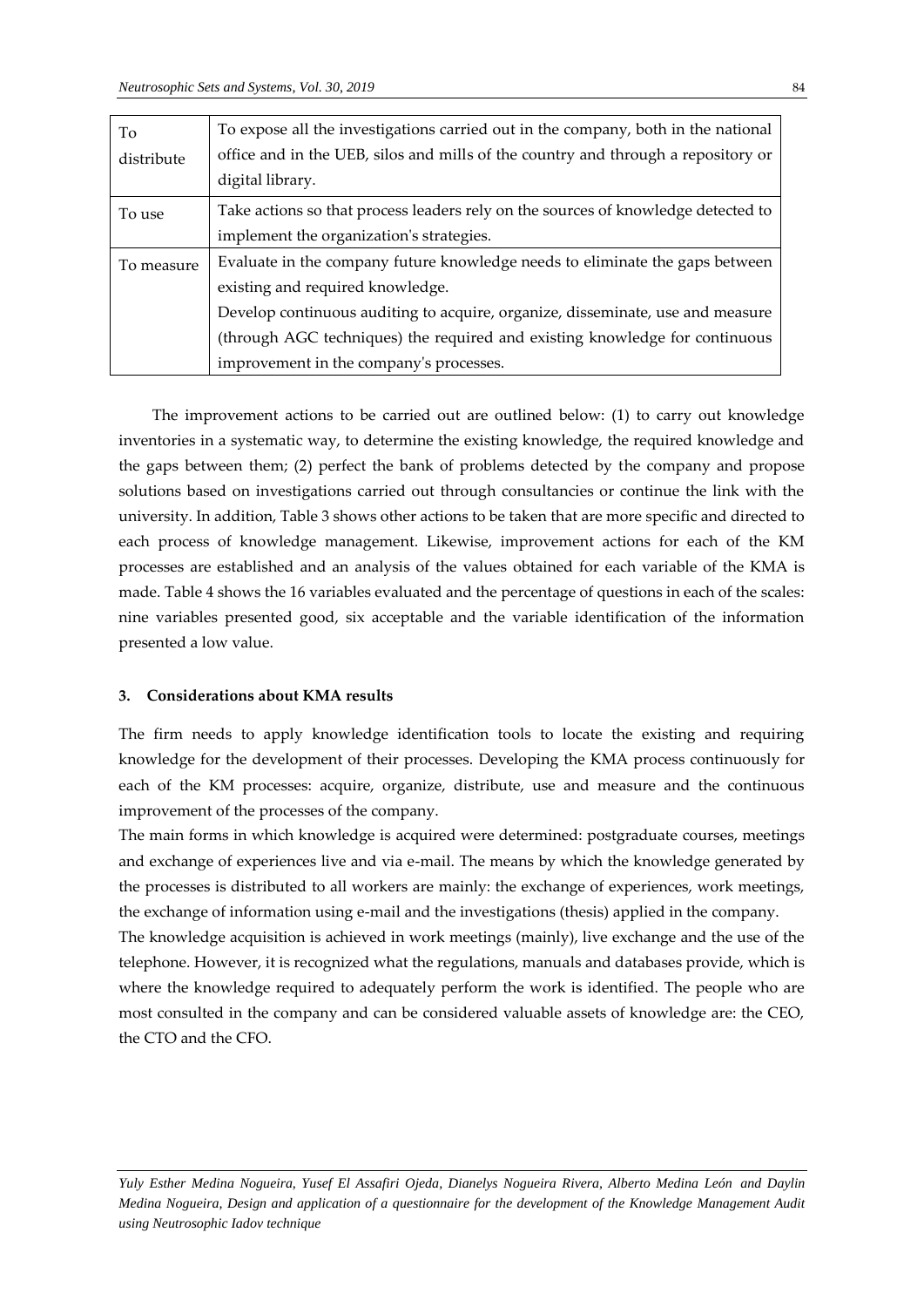| <b>KMA</b> Variables          | Value       | Scale       |                   |            |
|-------------------------------|-------------|-------------|-------------------|------------|
| Firm strategy                 | 4.26        | <b>GOOD</b> |                   |            |
| KM key factors                | 4.18        |             | <b>ACCEPTABLE</b> |            |
| KM strategy                   | 4.37        | <b>GOOD</b> |                   |            |
| KM value chain                | 4.18        |             | <b>ACCEPTABLE</b> |            |
| Process approach              | 4.36        | <b>GOOD</b> |                   |            |
| Organizational culture        | 4.50        | <b>GOOD</b> |                   |            |
| Knowledge required            | 4.08        |             | <b>ACCEPTABLE</b> |            |
| Existing knowledge            | 4.02        |             | <b>ACCEPTABLE</b> |            |
| Use of knowledge              | 4.39        | <b>GOOD</b> |                   |            |
| Identification of information | <u>2.46</u> |             |                   | <b>LOW</b> |
| Sources of knowledge          | 4.37        | <b>GOOD</b> |                   |            |
| Social networks               | 4.35        | <b>GOOD</b> |                   |            |
| Analysis of gaps              | 4.42        | <b>GOOD</b> |                   |            |
| Techniques used in the KMA    | 3.21        |             | <b>ACCEPTABLE</b> |            |
| Decision making               | 4.74        | <b>GOOD</b> |                   |            |
| Continuous auditing           | <u>3.63</u> |             | <b>ACCEPTABLE</b> |            |

**Table 4.** Variables evaluated and the percentage of questions in each of the scales.

#### **4. Conclusions**

The KMA is a useful tool for the development of KM strategies and identifies and describes organizational knowledge, its use, gaps and duplication within the organization. The existing methodologies for the KMA are characterized by the use of questionnaires as a common method of acquiring data in the KM. In this paper we designed a questionnaire and applied it to assess the knowledge management audit in a grain storage and conservation company. Usually, the possible answers to the questionnaire can contain uncertainty and indeterminacy, thus, we applied the neutrosophic Iadov technique for processing the survey, where the undefined or contradictory information are also included. Moreover, neutrosophic Iadov contains linguistic terms for evaluating, which facilitates to answering the questions. The proposed questionnaire is composed of 38 items and the correspondence between the proposed questions is achieved with all the processes and the significant variables of knowledge management. It was successfully applied to 100% of people to be surveyed, its reliability and validity are demonstrated; where it is concluded that: the company presents an acceptable KM performance with a value of 4.18; the use and purchase categories obtained better scores and are considered to be in good condition; while the categories to show, organize and measure obtained results considered acceptable.

## **Acknowledgements**

*Yuly Esther Medina Nogueira, Yusef El Assafiri Ojeda, Dianelys Nogueira Rivera, Alberto Medina León and Daylin Medina Nogueira, Design and application of a questionnaire for the development of the Knowledge Management Audit using Neutrosophic Iadov technique*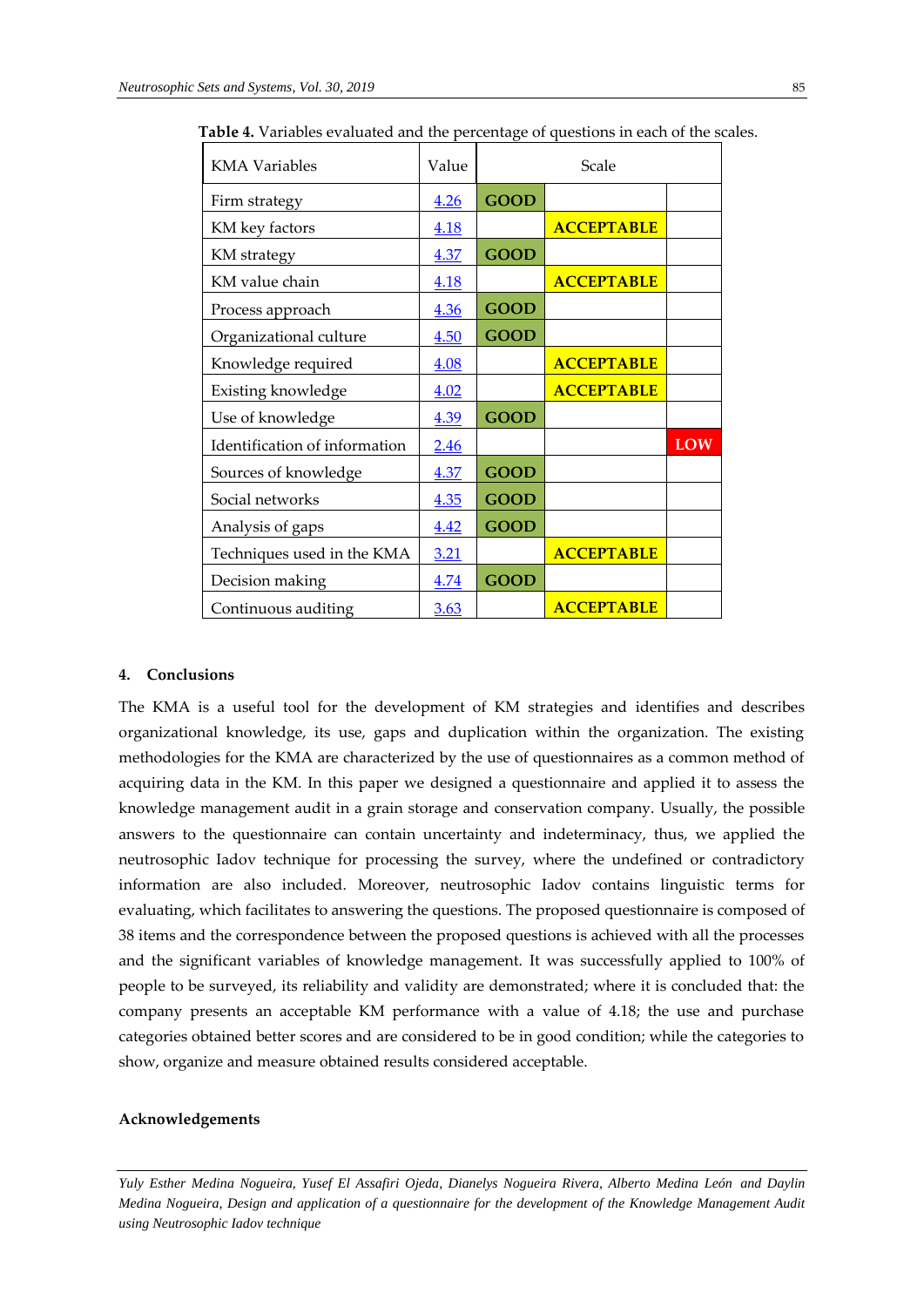The authors are highly grateful to the Referees for their constructive suggestions.

## **Conflicts of Interest**

The authors declare no conflict of interest.

#### <span id="page-16-0"></span>**References**

- 1. Bravo Macías, Columba C., «Contribución a la gestión del comportamiento organizacional con enfoque a las competencias organizacionales. Caso PYMES comercializadoras de productos lácteos.», [Tesis en opción al grado científico de Doctor en Ciencias Técnicas], Matanzas, Universidad de Matanzas, Facultad de Ciencias Empresariales. Departamento de Ingeniería Industrial, 2018.
- <span id="page-16-1"></span>2. Solano Bent, Edwin A.[et al.], «La Gestión del Conocimiento y el Proceso de Auditoría en las Entidades del Sector Salud», [Tesis en opción al título de Especialista en Gerencia de la Calidad y Auditoria en Salud], Medellin, Colombia, Universidad Cooperativa De Colombia, Facultad De Ciencias Económicas, Administrativas Y Afines. Especialización En Gerencia De La Calidad Y Auditoría En Salud, 2016.
- <span id="page-16-2"></span>3. González Pérez, Dianelis, «Formulación de estrategias de conocimiento orientadas a competencias distintivas en el Centro de Información y Gestión Tecnológica (CIGET) de Villa Clara», [Tesis en opción al título de Ingeniero Industrial], Santa Clara, Cuba, Universidad Central ´´Marta Abreu´´ de Las Villas, Facultad de Ingeniería Mecánica e Industrial 2016.
- <span id="page-16-3"></span>4. González Guitián, María Virginia and Ponjuán Dante, Gloria «Metodologías y modelos para auditar el conocimiento Análisis reflexivo» Información, cultura y sociedad, 2016, 1851-1740
- <span id="page-16-4"></span>5. Broumi, Said[et al.], «Energy and Spectrum Analysis of Interval Valued Neutrosophic Graph using MATLAB» Neutrosophic Sets and Systems, 2019, 24, 46-60,
- <span id="page-16-5"></span>6. Ahmad, Mohd Sharifuddin[et al.], «An Integrated Framework for Knowledge Audit and Capture», en Proceedings of Knowledge Management 5th International Conference Kuala Terengganu, Malaysia, 2010, [consulta: Disponible en: http://www.kmice.cms.net.my/prockmice/
- <span id="page-16-6"></span>7. González Guitián, María Virginia[et al.], «Auditoría de información y auditoría de conocimiento: acercamiento a su visualización como dominios científicos» Revista Cubana de Información en Ciencias de la Salud, 2015, 26, 1, 48-52, 2307-2113.
- <span id="page-16-7"></span>8. Medina Nogueira, Yuly Esther[et al.], «Metodología para el desarrollo de la auditoría de la gestión del conocimiento», en Universidad de Matanzas, VIII Convención Científica Internacional "Universidad Integrada e Innovadora" CIUM 2017 Varadero, Matanzas, 2017, [consulta: 978-959-16-3296-8. Disponible en:
- <span id="page-16-8"></span>9. Handzic, M.[et al.], «Auditing knowledge management practices: model and application» Knowledge Management Research & Practice, 2008, 6, 2, 90-99, 1784-6580.
- <span id="page-16-9"></span>10. Antonova, Albena and Gourova, Elissaveta, «Business patterns for knowledge audit implementation within SMEs», [en línea], 2009, 566, [consulta: 24/2/2018], Disponible en: http://ceur-ws.org/Vol-566/C2\_KnowledgeAudit.pdf
- <span id="page-16-10"></span>11. Pérez Soltero, Alonso, «La auditoría del conocimiento en las organizaciones» Revista Universidad de Sonora, 2007, 25-28,

*Yuly Esther Medina Nogueira, Yusef El Assafiri Ojeda, Dianelys Nogueira Rivera, Alberto Medina León and Daylin Medina Nogueira, Design and application of a questionnaire for the development of the Knowledge Management Audit using Neutrosophic Iadov technique*